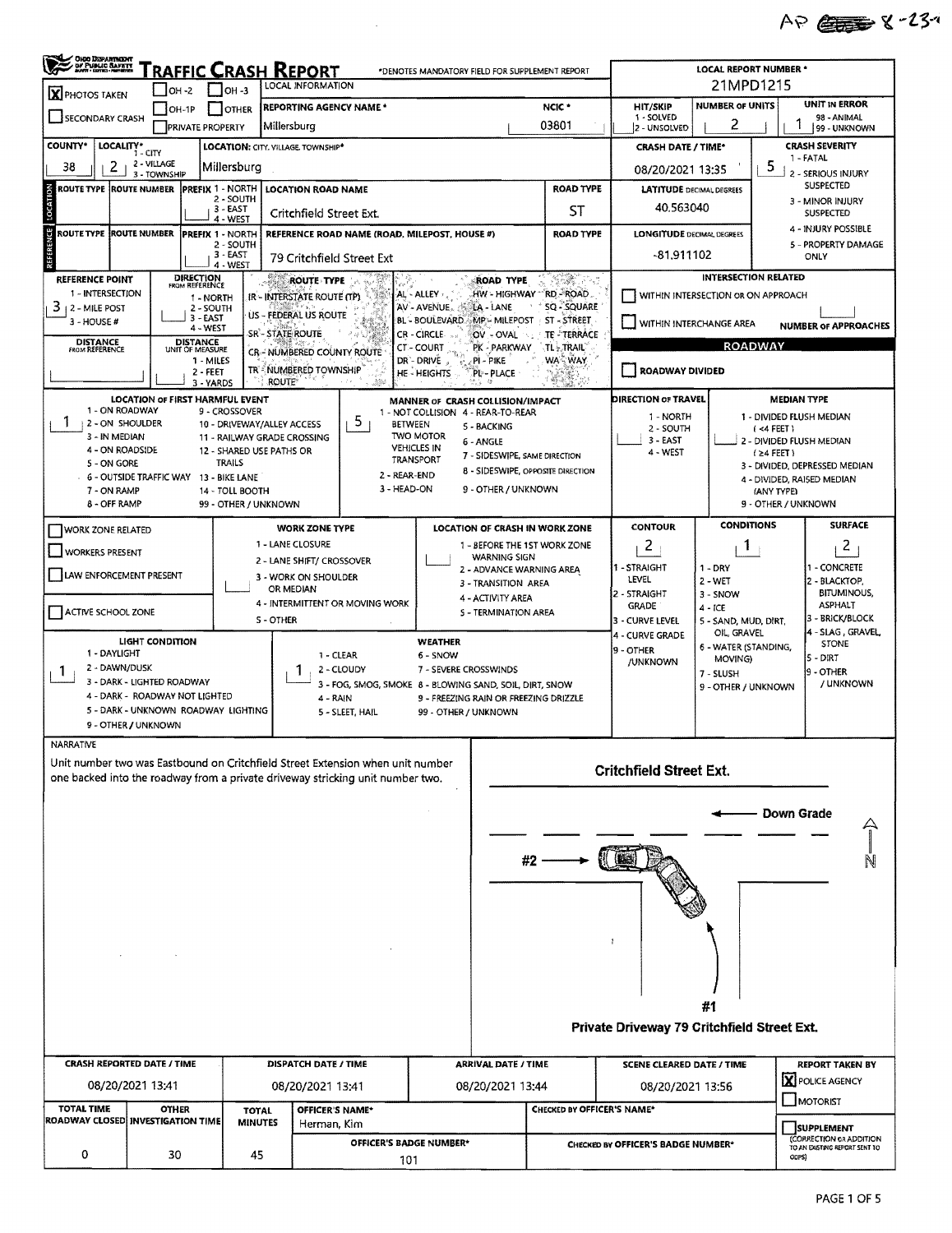|                                  | <b>CHOO DEPARTMENT</b><br>OF PUBLIC BAFETT                                                                                                                        |                                                                        | <b>LOCAL REPORT NUMBER</b>                                                               |                                                                                                                                                                                                                                                                                                                                                                                                                                                                                                                                                                                                                                                                                                                                                                                                                                                                                                                                                                                                                                                                                                                                                                                                                                                                                                                                                                                                                                                                                                                                                                                                                                                                                                                                                                                                                                                                                                                                                                                                                                                                                                                                                                                                                                                                                                                                                                                                                                                                                                                                 |                                     |                                                      |                            |                                                                |  |  |  |  |  |
|----------------------------------|-------------------------------------------------------------------------------------------------------------------------------------------------------------------|------------------------------------------------------------------------|------------------------------------------------------------------------------------------|---------------------------------------------------------------------------------------------------------------------------------------------------------------------------------------------------------------------------------------------------------------------------------------------------------------------------------------------------------------------------------------------------------------------------------------------------------------------------------------------------------------------------------------------------------------------------------------------------------------------------------------------------------------------------------------------------------------------------------------------------------------------------------------------------------------------------------------------------------------------------------------------------------------------------------------------------------------------------------------------------------------------------------------------------------------------------------------------------------------------------------------------------------------------------------------------------------------------------------------------------------------------------------------------------------------------------------------------------------------------------------------------------------------------------------------------------------------------------------------------------------------------------------------------------------------------------------------------------------------------------------------------------------------------------------------------------------------------------------------------------------------------------------------------------------------------------------------------------------------------------------------------------------------------------------------------------------------------------------------------------------------------------------------------------------------------------------------------------------------------------------------------------------------------------------------------------------------------------------------------------------------------------------------------------------------------------------------------------------------------------------------------------------------------------------------------------------------------------------------------------------------------------------|-------------------------------------|------------------------------------------------------|----------------------------|----------------------------------------------------------------|--|--|--|--|--|
|                                  |                                                                                                                                                                   |                                                                        |                                                                                          |                                                                                                                                                                                                                                                                                                                                                                                                                                                                                                                                                                                                                                                                                                                                                                                                                                                                                                                                                                                                                                                                                                                                                                                                                                                                                                                                                                                                                                                                                                                                                                                                                                                                                                                                                                                                                                                                                                                                                                                                                                                                                                                                                                                                                                                                                                                                                                                                                                                                                                                                 |                                     |                                                      |                            | 21MPD1215                                                      |  |  |  |  |  |
| UNIT#                            | OWNER NAME: LAST, FIRST, MIDDLE (C) SAME AS DRIVER)                                                                                                               |                                                                        |                                                                                          |                                                                                                                                                                                                                                                                                                                                                                                                                                                                                                                                                                                                                                                                                                                                                                                                                                                                                                                                                                                                                                                                                                                                                                                                                                                                                                                                                                                                                                                                                                                                                                                                                                                                                                                                                                                                                                                                                                                                                                                                                                                                                                                                                                                                                                                                                                                                                                                                                                                                                                                                 |                                     | OWNER PHONE:INCLUDE AREA CODE (E) SAME AS DRIVER)    | DAMAGE                     |                                                                |  |  |  |  |  |
| в                                | CARPENTER, LANDON, M                                                                                                                                              |                                                                        |                                                                                          |                                                                                                                                                                                                                                                                                                                                                                                                                                                                                                                                                                                                                                                                                                                                                                                                                                                                                                                                                                                                                                                                                                                                                                                                                                                                                                                                                                                                                                                                                                                                                                                                                                                                                                                                                                                                                                                                                                                                                                                                                                                                                                                                                                                                                                                                                                                                                                                                                                                                                                                                 | 330-600-1037                        |                                                      | <b>DAMAGE SCALE</b>        |                                                                |  |  |  |  |  |
|                                  | <b>OWNER ADDRESS:</b> STREET, CITY, STATE, ZIP (□ SAME AS DRIVER)<br>79 CRITCHFIELD STREET EXT, MILLERSBURG, OH, 44654                                            |                                                                        |                                                                                          |                                                                                                                                                                                                                                                                                                                                                                                                                                                                                                                                                                                                                                                                                                                                                                                                                                                                                                                                                                                                                                                                                                                                                                                                                                                                                                                                                                                                                                                                                                                                                                                                                                                                                                                                                                                                                                                                                                                                                                                                                                                                                                                                                                                                                                                                                                                                                                                                                                                                                                                                 |                                     |                                                      | 1 - NONE<br>2              | 3 - FUNCTIONAL DAMAGE<br>4 - DISABLING DAMAGE                  |  |  |  |  |  |
|                                  | <b>COMMERCIAL CARRIER: NAME, ADDRESS, CITY, STATE, ZIP</b>                                                                                                        |                                                                        |                                                                                          |                                                                                                                                                                                                                                                                                                                                                                                                                                                                                                                                                                                                                                                                                                                                                                                                                                                                                                                                                                                                                                                                                                                                                                                                                                                                                                                                                                                                                                                                                                                                                                                                                                                                                                                                                                                                                                                                                                                                                                                                                                                                                                                                                                                                                                                                                                                                                                                                                                                                                                                                 |                                     |                                                      |                            | 9 - UNKNOWN                                                    |  |  |  |  |  |
|                                  |                                                                                                                                                                   |                                                                        |                                                                                          |                                                                                                                                                                                                                                                                                                                                                                                                                                                                                                                                                                                                                                                                                                                                                                                                                                                                                                                                                                                                                                                                                                                                                                                                                                                                                                                                                                                                                                                                                                                                                                                                                                                                                                                                                                                                                                                                                                                                                                                                                                                                                                                                                                                                                                                                                                                                                                                                                                                                                                                                 |                                     |                                                      | <b>DAMAGED AREA(S)</b>     |                                                                |  |  |  |  |  |
|                                  | LP STATE LICENSE PLATE #                                                                                                                                          |                                                                        | <b>VEHICLE IDENTIFICATION #</b>                                                          |                                                                                                                                                                                                                                                                                                                                                                                                                                                                                                                                                                                                                                                                                                                                                                                                                                                                                                                                                                                                                                                                                                                                                                                                                                                                                                                                                                                                                                                                                                                                                                                                                                                                                                                                                                                                                                                                                                                                                                                                                                                                                                                                                                                                                                                                                                                                                                                                                                                                                                                                 | <b>VEHICLE YEAR</b>                 | <b>VEHICLE MAKE</b>                                  |                            |                                                                |  |  |  |  |  |
| OН                               | HTY7844                                                                                                                                                           |                                                                        | 3N1AB7APXHY398602                                                                        |                                                                                                                                                                                                                                                                                                                                                                                                                                                                                                                                                                                                                                                                                                                                                                                                                                                                                                                                                                                                                                                                                                                                                                                                                                                                                                                                                                                                                                                                                                                                                                                                                                                                                                                                                                                                                                                                                                                                                                                                                                                                                                                                                                                                                                                                                                                                                                                                                                                                                                                                 | 2017                                | NISSAN                                               |                            |                                                                |  |  |  |  |  |
| <b>X</b> WSURANCE                | <b>INSURANCE COMPANY</b>                                                                                                                                          |                                                                        | <b>INSURANCE POLICY #</b>                                                                |                                                                                                                                                                                                                                                                                                                                                                                                                                                                                                                                                                                                                                                                                                                                                                                                                                                                                                                                                                                                                                                                                                                                                                                                                                                                                                                                                                                                                                                                                                                                                                                                                                                                                                                                                                                                                                                                                                                                                                                                                                                                                                                                                                                                                                                                                                                                                                                                                                                                                                                                 | <b>COLOR</b>                        | <b>VEHICLE MODEL</b>                                 |                            |                                                                |  |  |  |  |  |
|                                  | <b>PROGRESSIVE</b><br><b>TYPE OF USE</b>                                                                                                                          |                                                                        | 937360132                                                                                |                                                                                                                                                                                                                                                                                                                                                                                                                                                                                                                                                                                                                                                                                                                                                                                                                                                                                                                                                                                                                                                                                                                                                                                                                                                                                                                                                                                                                                                                                                                                                                                                                                                                                                                                                                                                                                                                                                                                                                                                                                                                                                                                                                                                                                                                                                                                                                                                                                                                                                                                 |                                     |                                                      |                            |                                                                |  |  |  |  |  |
| <b>COMMERCIAL</b>                | <b>GOVERNMENT</b>                                                                                                                                                 | IN EMERGENCY<br>RESPONSE                                               | US DOT #                                                                                 |                                                                                                                                                                                                                                                                                                                                                                                                                                                                                                                                                                                                                                                                                                                                                                                                                                                                                                                                                                                                                                                                                                                                                                                                                                                                                                                                                                                                                                                                                                                                                                                                                                                                                                                                                                                                                                                                                                                                                                                                                                                                                                                                                                                                                                                                                                                                                                                                                                                                                                                                 |                                     |                                                      |                            |                                                                |  |  |  |  |  |
| <b>INTERLOCK</b>                 |                                                                                                                                                                   | # OCCUPANTS                                                            | VEHICLE WEIGHT GVWR/GCWR<br>$1 - s10K$ LBS.                                              |                                                                                                                                                                                                                                                                                                                                                                                                                                                                                                                                                                                                                                                                                                                                                                                                                                                                                                                                                                                                                                                                                                                                                                                                                                                                                                                                                                                                                                                                                                                                                                                                                                                                                                                                                                                                                                                                                                                                                                                                                                                                                                                                                                                                                                                                                                                                                                                                                                                                                                                                 |                                     |                                                      |                            |                                                                |  |  |  |  |  |
| <b>DEVICE</b><br><b>EQUIPPED</b> | <b>HIT/SKIP UNIT</b>                                                                                                                                              |                                                                        | 2 - 10.001 - 26K LBS.                                                                    |                                                                                                                                                                                                                                                                                                                                                                                                                                                                                                                                                                                                                                                                                                                                                                                                                                                                                                                                                                                                                                                                                                                                                                                                                                                                                                                                                                                                                                                                                                                                                                                                                                                                                                                                                                                                                                                                                                                                                                                                                                                                                                                                                                                                                                                                                                                                                                                                                                                                                                                                 |                                     |                                                      |                            |                                                                |  |  |  |  |  |
|                                  | 1 - PASSENGER CAR                                                                                                                                                 | 6 - VAN (9-1S SEATS)                                                   | $3 - 26K$ LBS.<br>12 - GOLF CART                                                         |                                                                                                                                                                                                                                                                                                                                                                                                                                                                                                                                                                                                                                                                                                                                                                                                                                                                                                                                                                                                                                                                                                                                                                                                                                                                                                                                                                                                                                                                                                                                                                                                                                                                                                                                                                                                                                                                                                                                                                                                                                                                                                                                                                                                                                                                                                                                                                                                                                                                                                                                 |                                     |                                                      |                            |                                                                |  |  |  |  |  |
|                                  | 2 - PASSENGER VAN<br>(MINIVAN)                                                                                                                                    | 7 - MOTORCYCLE 2-WHEELED                                               | 13 - SNOWMOBILE                                                                          |                                                                                                                                                                                                                                                                                                                                                                                                                                                                                                                                                                                                                                                                                                                                                                                                                                                                                                                                                                                                                                                                                                                                                                                                                                                                                                                                                                                                                                                                                                                                                                                                                                                                                                                                                                                                                                                                                                                                                                                                                                                                                                                                                                                                                                                                                                                                                                                                                                                                                                                                 |                                     |                                                      |                            |                                                                |  |  |  |  |  |
|                                  | UNIT TYPE 3 - SPORT UTILITY                                                                                                                                       | 8 - MOTORCYCLE 3-WHEELED<br>9 - AUTOCYCLE                              | 14 - SINGLE UNIT<br><b>TRUCK</b>                                                         |                                                                                                                                                                                                                                                                                                                                                                                                                                                                                                                                                                                                                                                                                                                                                                                                                                                                                                                                                                                                                                                                                                                                                                                                                                                                                                                                                                                                                                                                                                                                                                                                                                                                                                                                                                                                                                                                                                                                                                                                                                                                                                                                                                                                                                                                                                                                                                                                                                                                                                                                 |                                     |                                                      |                            |                                                                |  |  |  |  |  |
|                                  | <b>VEHICLE</b><br>15 - SEMI-TRACTOR<br>10 - MOPED OR MOTORIZED<br>27 - TRAIN<br>22 - ANIMAL WITH RIDER OR<br><b>BICYCLE</b><br>4 - PICK UP<br>16 - FARM EQUIPMENT |                                                                        |                                                                                          |                                                                                                                                                                                                                                                                                                                                                                                                                                                                                                                                                                                                                                                                                                                                                                                                                                                                                                                                                                                                                                                                                                                                                                                                                                                                                                                                                                                                                                                                                                                                                                                                                                                                                                                                                                                                                                                                                                                                                                                                                                                                                                                                                                                                                                                                                                                                                                                                                                                                                                                                 |                                     |                                                      |                            |                                                                |  |  |  |  |  |
|                                  | S - CARGO VAN                                                                                                                                                     | 11 - ALL TERRAIN VEHICLE                                               | 17 - MOTORHOME                                                                           |                                                                                                                                                                                                                                                                                                                                                                                                                                                                                                                                                                                                                                                                                                                                                                                                                                                                                                                                                                                                                                                                                                                                                                                                                                                                                                                                                                                                                                                                                                                                                                                                                                                                                                                                                                                                                                                                                                                                                                                                                                                                                                                                                                                                                                                                                                                                                                                                                                                                                                                                 |                                     |                                                      |                            |                                                                |  |  |  |  |  |
|                                  | (ATV/UTV)<br># OF TRAILING UNITS                                                                                                                                  |                                                                        |                                                                                          |                                                                                                                                                                                                                                                                                                                                                                                                                                                                                                                                                                                                                                                                                                                                                                                                                                                                                                                                                                                                                                                                                                                                                                                                                                                                                                                                                                                                                                                                                                                                                                                                                                                                                                                                                                                                                                                                                                                                                                                                                                                                                                                                                                                                                                                                                                                                                                                                                                                                                                                                 |                                     |                                                      |                            | 12                                                             |  |  |  |  |  |
| <b>VEHICLE</b>                   | WAS VEHICLE OPERATING IN AUTONOMOUS                                                                                                                               |                                                                        | 0 - NO AUTOMATION                                                                        |                                                                                                                                                                                                                                                                                                                                                                                                                                                                                                                                                                                                                                                                                                                                                                                                                                                                                                                                                                                                                                                                                                                                                                                                                                                                                                                                                                                                                                                                                                                                                                                                                                                                                                                                                                                                                                                                                                                                                                                                                                                                                                                                                                                                                                                                                                                                                                                                                                                                                                                                 |                                     |                                                      |                            | 12                                                             |  |  |  |  |  |
|                                  | MODE WHEN CRASH OCCURRED?                                                                                                                                         | 0                                                                      | 1 - DRIVER ASSISTANCE                                                                    |                                                                                                                                                                                                                                                                                                                                                                                                                                                                                                                                                                                                                                                                                                                                                                                                                                                                                                                                                                                                                                                                                                                                                                                                                                                                                                                                                                                                                                                                                                                                                                                                                                                                                                                                                                                                                                                                                                                                                                                                                                                                                                                                                                                                                                                                                                                                                                                                                                                                                                                                 |                                     |                                                      |                            |                                                                |  |  |  |  |  |
| 2                                |                                                                                                                                                                   | <b>MODE LEVEL</b>                                                      | 1 - YES 2 - NO 9 - OTHER / UNKNOWN AUTONOMOUS 2 - PARTIAL AUTOMATION S - FULL AUTOMATION |                                                                                                                                                                                                                                                                                                                                                                                                                                                                                                                                                                                                                                                                                                                                                                                                                                                                                                                                                                                                                                                                                                                                                                                                                                                                                                                                                                                                                                                                                                                                                                                                                                                                                                                                                                                                                                                                                                                                                                                                                                                                                                                                                                                                                                                                                                                                                                                                                                                                                                                                 |                                     |                                                      |                            |                                                                |  |  |  |  |  |
|                                  | 1 - NONE                                                                                                                                                          | 6 - BUS - CHARTER/TOUR                                                 | 11 - FIRE                                                                                | 2 - MINOR DAMAGE<br>COMMERCIAL CARRIER PHONE: INCLUDE AREA CODE<br>INDICATE ALL THAT APPLY<br>BLK<br><b>SENTRA</b><br>TOWED BY: COMPANY NAME<br><b>HAZARDOUS MATERIAL</b><br>MATERIAL<br><b>CLASS#</b><br>PLACARD ID#<br>RELEASED<br>PLACARD<br>23 - PEDESTRIAN/SKATER<br>18 - LIMO (LIVERY VEHICLE)<br>24 - WHEELCHAIR (ANY TYPE)<br>19 - BUS (16+ PASSENGERS)<br>25 - OTHER NON-MOTORIST<br>20 - OTHER VEHICLE<br>21 - HEAVY EQUIPMENT<br>26 - BICYCLE<br>ANIMAL-DRAWN VEHICLE<br>99 - UNKNOWN OR HIT/SKIP<br>3 - CONDITIONAL AUTOMATION 9 - UNKNOWN<br>4 - HIGH AUTOMATION<br>21 - MAIL CARRIER<br>16 - FARM<br>99 - OTHER / UNKNOWN<br>17 - MOWING<br>1B - SNOW REMOVAL<br>19 - TOWING<br>20 - SAFETY SERVICE<br><b>PATROL</b><br>12<br>12<br>99 - OTHER / UNKNOWN<br>11 - DUMP<br>12 - CONCRETE MIXER<br>13 - AUTO TRANSPORTER<br>9<br>9<br>88 F I<br>14 - GARBAGE/REFUSE<br>99 - OTHER / UNKNOWN<br>9 - MOTOR TROUBLE<br>10 - DISABLED FROM PRIOR<br><b>ACCIDENT</b><br>$\Box$ - NO DAMAGE [ 0 ]<br>U-UNDERCARRIAGE [ 14 ]<br>10 - DRIVEWAY ACCESS<br>99 - OTHER / UNKNOWN<br>$\Box$ -TOP[13]<br>$\Box$ - ALL AREAS [ 15 ]<br>11 - SHARED USE PATHS<br>OR TRAILS<br>- UNIT NOT AT SCENE [ 16 ]<br>12 - FIRST RESPONDER<br>AT INCIDENT SCENE<br>15 - WALKING, RUNNING,<br>21 - STANDING OUTSIDE<br><b>INITIAL POINT OF CONTACT</b><br>JOGGING, PLAYING<br>DISABLED VEHICLE<br>0 - NO DAMAGE<br>14 - UNDERCARRIAGE<br>16 - WORKING<br>99 - OTHER / UNKNOWN<br>1-12 - REFER TO UNIT 15 - VEHICLE NOT AT SCENE<br>11<br>17 - PUSHING VEHICLE<br>18 - APPROACHING OR<br><b>DIAGRAM</b><br>99 - UNKNOWN<br>LEAVING VEHICLE<br>$13 - TOP$<br>19 - STANDING<br>14 - ENTERING OR CROSSING 20 - OTHER NON-MOTORIST<br>TRAFFIC<br>18 - OPERATING DEFECTIVE<br>23 - OPENING DOOR INTO<br>TRAFFICWAY FLOW<br><b>TRAFFIC CONTROL</b><br><b>EQUIPMENT</b><br><b>ROADWAY</b><br>1 - ONE-WAY<br>1 - ROUNDABOUT 4 - STOP SIGN<br>99 - OTHER IMPROPER<br>19 - LOAD SHIFTING<br>2 - TWO-WAY<br>2 - SIGNAL<br>S - YIELD SIGN<br>/FALLING/SPILLING<br><b>ACTION</b><br>2<br>6<br>3 - FLASHER<br>20 - IMPROPER CROSSING<br>6 - NO CONTROL<br>21 - LYING IN ROADWAY<br>22 - NOT DISCERNIBLE<br># of THROUGH LANES<br><b>RAIL GRADE CROSSING</b><br><b>ON ROAD</b><br>1 - NOT INVLOVED<br>2 - INVOLVED-ACTIVE CROSSING<br>2<br>3 - INVOLVED-PASSIVE CROSSING<br>19 - ANIMAL - OTHER<br>23 - STRUCK BY FALLING,<br>SHIFTING CARGO OR<br>13 OTHER NON-COLLISION 20 MOTOR VEHICLE IN<br>UNIT / NON-MOTORIST DIRECTION<br>ANYTHING SET IN<br>TRANSPORT |                                     |                                                      |                            |                                                                |  |  |  |  |  |
|                                  | $2 - TAX$<br>3 - ELECTRONIC RIDE                                                                                                                                  | 7 - BUS - INTERCITY                                                    | 12 - MILITARY                                                                            |                                                                                                                                                                                                                                                                                                                                                                                                                                                                                                                                                                                                                                                                                                                                                                                                                                                                                                                                                                                                                                                                                                                                                                                                                                                                                                                                                                                                                                                                                                                                                                                                                                                                                                                                                                                                                                                                                                                                                                                                                                                                                                                                                                                                                                                                                                                                                                                                                                                                                                                                 |                                     |                                                      |                            |                                                                |  |  |  |  |  |
| <b>SPECIAL</b>                   | <b>SHARING</b>                                                                                                                                                    | 8 - BUS - SHUTTLE<br>9 - BUS - OTHER                                   | 13 - POLICE<br>14 - PUBLIC UTILITY                                                       |                                                                                                                                                                                                                                                                                                                                                                                                                                                                                                                                                                                                                                                                                                                                                                                                                                                                                                                                                                                                                                                                                                                                                                                                                                                                                                                                                                                                                                                                                                                                                                                                                                                                                                                                                                                                                                                                                                                                                                                                                                                                                                                                                                                                                                                                                                                                                                                                                                                                                                                                 |                                     |                                                      |                            |                                                                |  |  |  |  |  |
|                                  | <b>FUNCTION 4 - SCHOOL TRANSPORT</b><br>S - BUS - TRANSIT/COMMUTER                                                                                                | 10 - AMBULANCE                                                         | 15 - CONSTRUCTION EQUIP.                                                                 |                                                                                                                                                                                                                                                                                                                                                                                                                                                                                                                                                                                                                                                                                                                                                                                                                                                                                                                                                                                                                                                                                                                                                                                                                                                                                                                                                                                                                                                                                                                                                                                                                                                                                                                                                                                                                                                                                                                                                                                                                                                                                                                                                                                                                                                                                                                                                                                                                                                                                                                                 |                                     |                                                      |                            |                                                                |  |  |  |  |  |
|                                  | 1 - NO CARGO BODY TYPE                                                                                                                                            | 4 - LOGGING                                                            | 7 - GRAIN/CHIPS/GRAVEL                                                                   |                                                                                                                                                                                                                                                                                                                                                                                                                                                                                                                                                                                                                                                                                                                                                                                                                                                                                                                                                                                                                                                                                                                                                                                                                                                                                                                                                                                                                                                                                                                                                                                                                                                                                                                                                                                                                                                                                                                                                                                                                                                                                                                                                                                                                                                                                                                                                                                                                                                                                                                                 |                                     |                                                      |                            |                                                                |  |  |  |  |  |
|                                  | / NOT APPLICABLE                                                                                                                                                  | S - INTERMODAL                                                         | <b>B-POLE</b>                                                                            |                                                                                                                                                                                                                                                                                                                                                                                                                                                                                                                                                                                                                                                                                                                                                                                                                                                                                                                                                                                                                                                                                                                                                                                                                                                                                                                                                                                                                                                                                                                                                                                                                                                                                                                                                                                                                                                                                                                                                                                                                                                                                                                                                                                                                                                                                                                                                                                                                                                                                                                                 |                                     |                                                      |                            |                                                                |  |  |  |  |  |
| CARGO<br><b>BODY</b>             | 2 - BUS<br>3 - VEHICLE TOWING                                                                                                                                     | <b>CONTAINER CHASSIS</b><br>6 - CARGOVAN                               | 9 - CARGO TANK                                                                           |                                                                                                                                                                                                                                                                                                                                                                                                                                                                                                                                                                                                                                                                                                                                                                                                                                                                                                                                                                                                                                                                                                                                                                                                                                                                                                                                                                                                                                                                                                                                                                                                                                                                                                                                                                                                                                                                                                                                                                                                                                                                                                                                                                                                                                                                                                                                                                                                                                                                                                                                 |                                     |                                                      |                            |                                                                |  |  |  |  |  |
| <b>TYPE</b>                      | ANOTHER MOTOR VEHICLE                                                                                                                                             | /ENCLOSED BOX                                                          | 10 - FLAT BED                                                                            |                                                                                                                                                                                                                                                                                                                                                                                                                                                                                                                                                                                                                                                                                                                                                                                                                                                                                                                                                                                                                                                                                                                                                                                                                                                                                                                                                                                                                                                                                                                                                                                                                                                                                                                                                                                                                                                                                                                                                                                                                                                                                                                                                                                                                                                                                                                                                                                                                                                                                                                                 |                                     |                                                      |                            |                                                                |  |  |  |  |  |
|                                  | 1 - TURN SIGNALS<br>2 - HEAD LAMPS                                                                                                                                | 4 - BRAKES<br>S - STEERING                                             | 7 - WORN OR SLICK TIRES<br>8 - TRAILER EQUIPMENT                                         |                                                                                                                                                                                                                                                                                                                                                                                                                                                                                                                                                                                                                                                                                                                                                                                                                                                                                                                                                                                                                                                                                                                                                                                                                                                                                                                                                                                                                                                                                                                                                                                                                                                                                                                                                                                                                                                                                                                                                                                                                                                                                                                                                                                                                                                                                                                                                                                                                                                                                                                                 |                                     |                                                      |                            |                                                                |  |  |  |  |  |
| <b>VEHICLE</b><br>DEFECTS        | 3 - TAIL LAMPS                                                                                                                                                    | 6 - TIRE BLOWOUT                                                       | DEFECTIVE                                                                                |                                                                                                                                                                                                                                                                                                                                                                                                                                                                                                                                                                                                                                                                                                                                                                                                                                                                                                                                                                                                                                                                                                                                                                                                                                                                                                                                                                                                                                                                                                                                                                                                                                                                                                                                                                                                                                                                                                                                                                                                                                                                                                                                                                                                                                                                                                                                                                                                                                                                                                                                 |                                     |                                                      |                            |                                                                |  |  |  |  |  |
|                                  |                                                                                                                                                                   |                                                                        |                                                                                          |                                                                                                                                                                                                                                                                                                                                                                                                                                                                                                                                                                                                                                                                                                                                                                                                                                                                                                                                                                                                                                                                                                                                                                                                                                                                                                                                                                                                                                                                                                                                                                                                                                                                                                                                                                                                                                                                                                                                                                                                                                                                                                                                                                                                                                                                                                                                                                                                                                                                                                                                 |                                     |                                                      |                            |                                                                |  |  |  |  |  |
|                                  | 1 - INTERSECTION -<br>MARKED CROSSWALK                                                                                                                            | 4 - MIDBLOCK -<br>MARKED CROSSWALK                                     | 7 - SHOULDER/ROADSIDE<br>8 - SIDEWALK                                                    |                                                                                                                                                                                                                                                                                                                                                                                                                                                                                                                                                                                                                                                                                                                                                                                                                                                                                                                                                                                                                                                                                                                                                                                                                                                                                                                                                                                                                                                                                                                                                                                                                                                                                                                                                                                                                                                                                                                                                                                                                                                                                                                                                                                                                                                                                                                                                                                                                                                                                                                                 |                                     |                                                      |                            |                                                                |  |  |  |  |  |
| NON-<br>NOTORIST                 | 2 - INTERSECTION -<br>UNMARKED CROSSWALK                                                                                                                          | S - TRAVEL LANE -<br>OTHER LOCATION                                    | 9 - MEDIAN/CROSSING                                                                      |                                                                                                                                                                                                                                                                                                                                                                                                                                                                                                                                                                                                                                                                                                                                                                                                                                                                                                                                                                                                                                                                                                                                                                                                                                                                                                                                                                                                                                                                                                                                                                                                                                                                                                                                                                                                                                                                                                                                                                                                                                                                                                                                                                                                                                                                                                                                                                                                                                                                                                                                 |                                     |                                                      |                            |                                                                |  |  |  |  |  |
| LOCATION                         | 3 - INTERSECTION - OTHER                                                                                                                                          | <b>6 - BICYCLE LANE</b>                                                | ISLAND                                                                                   |                                                                                                                                                                                                                                                                                                                                                                                                                                                                                                                                                                                                                                                                                                                                                                                                                                                                                                                                                                                                                                                                                                                                                                                                                                                                                                                                                                                                                                                                                                                                                                                                                                                                                                                                                                                                                                                                                                                                                                                                                                                                                                                                                                                                                                                                                                                                                                                                                                                                                                                                 |                                     |                                                      |                            |                                                                |  |  |  |  |  |
|                                  | 1 - NON-CONTACT<br>2 - NON-COLLISION                                                                                                                              | 1 - STRAIGHT AHEAD<br>2 - BACKING                                      | 9 - LEAVING TRAFFIC<br>LANE                                                              |                                                                                                                                                                                                                                                                                                                                                                                                                                                                                                                                                                                                                                                                                                                                                                                                                                                                                                                                                                                                                                                                                                                                                                                                                                                                                                                                                                                                                                                                                                                                                                                                                                                                                                                                                                                                                                                                                                                                                                                                                                                                                                                                                                                                                                                                                                                                                                                                                                                                                                                                 |                                     |                                                      |                            |                                                                |  |  |  |  |  |
| 5                                | 3 - STRIKING                                                                                                                                                      | 3 - CHANGING LANES<br>4 - OVERTAKING/PASSING                           | 10 - PARKED<br>11 - SLOWING OR STOPPED                                                   |                                                                                                                                                                                                                                                                                                                                                                                                                                                                                                                                                                                                                                                                                                                                                                                                                                                                                                                                                                                                                                                                                                                                                                                                                                                                                                                                                                                                                                                                                                                                                                                                                                                                                                                                                                                                                                                                                                                                                                                                                                                                                                                                                                                                                                                                                                                                                                                                                                                                                                                                 |                                     |                                                      |                            |                                                                |  |  |  |  |  |
| <b>ACTION</b>                    | 4 - STRUCK                                                                                                                                                        | PRE-CRASH 5 - MAKING RIGHT TURN<br><b>ACTIONS 6 - MAKING LEFT TURN</b> | IN TRAFFIC                                                                               |                                                                                                                                                                                                                                                                                                                                                                                                                                                                                                                                                                                                                                                                                                                                                                                                                                                                                                                                                                                                                                                                                                                                                                                                                                                                                                                                                                                                                                                                                                                                                                                                                                                                                                                                                                                                                                                                                                                                                                                                                                                                                                                                                                                                                                                                                                                                                                                                                                                                                                                                 |                                     |                                                      |                            |                                                                |  |  |  |  |  |
|                                  | <b>S - BOTH STRIKING</b>                                                                                                                                          | 7 - MAKING U-TURN                                                      | 12 - DRIVERLESS<br>13 - NEGOTIATING A CURVE                                              |                                                                                                                                                                                                                                                                                                                                                                                                                                                                                                                                                                                                                                                                                                                                                                                                                                                                                                                                                                                                                                                                                                                                                                                                                                                                                                                                                                                                                                                                                                                                                                                                                                                                                                                                                                                                                                                                                                                                                                                                                                                                                                                                                                                                                                                                                                                                                                                                                                                                                                                                 |                                     |                                                      |                            |                                                                |  |  |  |  |  |
|                                  | & STRUCK<br>9 - OTHER / UNKNOWN                                                                                                                                   | <b>8 - ENTERING TRAFFIC</b><br>LANE                                    | SPECIFIED LOCATION                                                                       |                                                                                                                                                                                                                                                                                                                                                                                                                                                                                                                                                                                                                                                                                                                                                                                                                                                                                                                                                                                                                                                                                                                                                                                                                                                                                                                                                                                                                                                                                                                                                                                                                                                                                                                                                                                                                                                                                                                                                                                                                                                                                                                                                                                                                                                                                                                                                                                                                                                                                                                                 |                                     |                                                      |                            |                                                                |  |  |  |  |  |
|                                  | 1 - NONE                                                                                                                                                          |                                                                        | 8 - FOLLOWING TOO CLOSE 13 - IMPROPER START FROM                                         |                                                                                                                                                                                                                                                                                                                                                                                                                                                                                                                                                                                                                                                                                                                                                                                                                                                                                                                                                                                                                                                                                                                                                                                                                                                                                                                                                                                                                                                                                                                                                                                                                                                                                                                                                                                                                                                                                                                                                                                                                                                                                                                                                                                                                                                                                                                                                                                                                                                                                                                                 |                                     |                                                      |                            |                                                                |  |  |  |  |  |
|                                  | 2 - FAILURE TO YIELD<br>3 - RAN RED LIGHT                                                                                                                         | /ACDA<br>9 - IMPROPER LANE                                             | A PARKED POSITION<br>14 - STOPPED OR PARKED                                              |                                                                                                                                                                                                                                                                                                                                                                                                                                                                                                                                                                                                                                                                                                                                                                                                                                                                                                                                                                                                                                                                                                                                                                                                                                                                                                                                                                                                                                                                                                                                                                                                                                                                                                                                                                                                                                                                                                                                                                                                                                                                                                                                                                                                                                                                                                                                                                                                                                                                                                                                 |                                     |                                                      |                            |                                                                |  |  |  |  |  |
|                                  | 4 - RAN STOP SIGN<br>5 - UNSAFE SPEED                                                                                                                             | CHANGE<br>10 - IMPROPER PASSING                                        | ILLEGALLY<br>15 - SWERVING TO AVOID                                                      |                                                                                                                                                                                                                                                                                                                                                                                                                                                                                                                                                                                                                                                                                                                                                                                                                                                                                                                                                                                                                                                                                                                                                                                                                                                                                                                                                                                                                                                                                                                                                                                                                                                                                                                                                                                                                                                                                                                                                                                                                                                                                                                                                                                                                                                                                                                                                                                                                                                                                                                                 |                                     |                                                      |                            |                                                                |  |  |  |  |  |
|                                  | CONTRIBUTING 6 - IMPROPER TURN<br>CIRCUMSTANCES <sub>7</sub> - LEFT OF CENTER                                                                                     | 11 - DROVE OFF ROAD                                                    | 16 - WRONG WAY                                                                           |                                                                                                                                                                                                                                                                                                                                                                                                                                                                                                                                                                                                                                                                                                                                                                                                                                                                                                                                                                                                                                                                                                                                                                                                                                                                                                                                                                                                                                                                                                                                                                                                                                                                                                                                                                                                                                                                                                                                                                                                                                                                                                                                                                                                                                                                                                                                                                                                                                                                                                                                 |                                     |                                                      |                            |                                                                |  |  |  |  |  |
|                                  |                                                                                                                                                                   | 12 - IMPROPER BACKING                                                  | 17 - VISION OBSTRUCTION                                                                  |                                                                                                                                                                                                                                                                                                                                                                                                                                                                                                                                                                                                                                                                                                                                                                                                                                                                                                                                                                                                                                                                                                                                                                                                                                                                                                                                                                                                                                                                                                                                                                                                                                                                                                                                                                                                                                                                                                                                                                                                                                                                                                                                                                                                                                                                                                                                                                                                                                                                                                                                 |                                     |                                                      |                            |                                                                |  |  |  |  |  |
| <b>SEOUENCE OF EVENTS</b>        |                                                                                                                                                                   |                                                                        |                                                                                          |                                                                                                                                                                                                                                                                                                                                                                                                                                                                                                                                                                                                                                                                                                                                                                                                                                                                                                                                                                                                                                                                                                                                                                                                                                                                                                                                                                                                                                                                                                                                                                                                                                                                                                                                                                                                                                                                                                                                                                                                                                                                                                                                                                                                                                                                                                                                                                                                                                                                                                                                 |                                     |                                                      |                            |                                                                |  |  |  |  |  |
| 20                               | 1 - OVERTURN/ROLLOVER                                                                                                                                             | 7 - SEPARATION OF UNITS                                                | EVENTS.<br>12 - DOWNHILL RUNAWAY                                                         |                                                                                                                                                                                                                                                                                                                                                                                                                                                                                                                                                                                                                                                                                                                                                                                                                                                                                                                                                                                                                                                                                                                                                                                                                                                                                                                                                                                                                                                                                                                                                                                                                                                                                                                                                                                                                                                                                                                                                                                                                                                                                                                                                                                                                                                                                                                                                                                                                                                                                                                                 |                                     |                                                      |                            |                                                                |  |  |  |  |  |
|                                  | 2 - FIRE/EXPLOSION<br>3 - IMMERSION                                                                                                                               | 8 - RAN OFF ROAD RIGHT<br>9 - RAN OFF ROAD LEFT                        | 14 - PEDESTRIAN                                                                          |                                                                                                                                                                                                                                                                                                                                                                                                                                                                                                                                                                                                                                                                                                                                                                                                                                                                                                                                                                                                                                                                                                                                                                                                                                                                                                                                                                                                                                                                                                                                                                                                                                                                                                                                                                                                                                                                                                                                                                                                                                                                                                                                                                                                                                                                                                                                                                                                                                                                                                                                 |                                     |                                                      |                            |                                                                |  |  |  |  |  |
| 2                                | 4 - JACKKNIFE                                                                                                                                                     | 10 - CROSS MEDIAN                                                      | 15 - PEDALCYCLE                                                                          |                                                                                                                                                                                                                                                                                                                                                                                                                                                                                                                                                                                                                                                                                                                                                                                                                                                                                                                                                                                                                                                                                                                                                                                                                                                                                                                                                                                                                                                                                                                                                                                                                                                                                                                                                                                                                                                                                                                                                                                                                                                                                                                                                                                                                                                                                                                                                                                                                                                                                                                                 | 21 - PARKED MOTOR                   | MOTION BY A MOTOR<br><b>VEHICLE</b>                  |                            | 1 - NORTH<br>S-NORTHEAST                                       |  |  |  |  |  |
|                                  | 5 - CARGO / EQUIPMENT<br>LOSS OR SHIFT                                                                                                                            | 11 - CROSS CENTERLINE -<br>OPPOSITE DIRECTION                          | 16 - RAILWAY VEHICLE<br>17 - ANIMAL - FARM                                               |                                                                                                                                                                                                                                                                                                                                                                                                                                                                                                                                                                                                                                                                                                                                                                                                                                                                                                                                                                                                                                                                                                                                                                                                                                                                                                                                                                                                                                                                                                                                                                                                                                                                                                                                                                                                                                                                                                                                                                                                                                                                                                                                                                                                                                                                                                                                                                                                                                                                                                                                 | <b>VEHICLE</b><br>22 - WORK ZONE    | 24 - OTHER MOVABLE<br>OBJECT                         |                            | $2 - SOLUTION$<br>6 - NORTHWEST<br>$3 - EAST$<br>7 - SOUTHEAST |  |  |  |  |  |
| з                                | 6 - EQUIPMENT FAILURE                                                                                                                                             | OF TRAVEL                                                              | 18 - ANIMAL - DEER                                                                       |                                                                                                                                                                                                                                                                                                                                                                                                                                                                                                                                                                                                                                                                                                                                                                                                                                                                                                                                                                                                                                                                                                                                                                                                                                                                                                                                                                                                                                                                                                                                                                                                                                                                                                                                                                                                                                                                                                                                                                                                                                                                                                                                                                                                                                                                                                                                                                                                                                                                                                                                 | MAINTENANCE<br><b>EQUIPMENT</b>     |                                                      | $\mathbf{z}$<br>FROM<br>TO | $\sigma$<br>4 - WEST<br>8 - SOUTHWEST                          |  |  |  |  |  |
|                                  | 25 - IMPACT ATTENUATOR                                                                                                                                            | 31 - GUARDRAIL END                                                     | . COLLISION WITH FIXED OBJECT - STRUCK<br>38 - OVERHEAD SIGN POST                        |                                                                                                                                                                                                                                                                                                                                                                                                                                                                                                                                                                                                                                                                                                                                                                                                                                                                                                                                                                                                                                                                                                                                                                                                                                                                                                                                                                                                                                                                                                                                                                                                                                                                                                                                                                                                                                                                                                                                                                                                                                                                                                                                                                                                                                                                                                                                                                                                                                                                                                                                 | 45 - EMBANKMENT                     | <b>Contract Experimental</b><br><b>S2 - BUILDING</b> |                            | 9 - OTHER / UNKNOWN                                            |  |  |  |  |  |
|                                  | / CRASH CUSHION<br>26 - BRIDGE OVERHEAD                                                                                                                           | 32 - PORTABLE BARRIER<br>33 - MEDIAN CABLE BARRIER                     | 39 - LIGHT / LUMINARIES<br><b>SUPPORT</b>                                                | 46 - FENCE                                                                                                                                                                                                                                                                                                                                                                                                                                                                                                                                                                                                                                                                                                                                                                                                                                                                                                                                                                                                                                                                                                                                                                                                                                                                                                                                                                                                                                                                                                                                                                                                                                                                                                                                                                                                                                                                                                                                                                                                                                                                                                                                                                                                                                                                                                                                                                                                                                                                                                                      | 47 - MAILBOX                        | 53 - TUNNEL<br><b>S4 - OTHER FIXED</b>               | <b>UNIT SPEED</b>          | DETECTED SPEED                                                 |  |  |  |  |  |
|                                  | <b>STRUCTURE</b>                                                                                                                                                  | 34 - MEDIAN GUARDRAIL                                                  | 40 - UTILITY POLE                                                                        | 48 - TREE                                                                                                                                                                                                                                                                                                                                                                                                                                                                                                                                                                                                                                                                                                                                                                                                                                                                                                                                                                                                                                                                                                                                                                                                                                                                                                                                                                                                                                                                                                                                                                                                                                                                                                                                                                                                                                                                                                                                                                                                                                                                                                                                                                                                                                                                                                                                                                                                                                                                                                                       |                                     | OBJECT                                               |                            |                                                                |  |  |  |  |  |
|                                  | 27 - BRIDGE PIER OR<br>ABUTMENT                                                                                                                                   | <b>BARRIER</b><br>35 - MEDIAN CONCRETE                                 | 41 - OTHER POST, POLE<br>OR SUPPORT                                                      |                                                                                                                                                                                                                                                                                                                                                                                                                                                                                                                                                                                                                                                                                                                                                                                                                                                                                                                                                                                                                                                                                                                                                                                                                                                                                                                                                                                                                                                                                                                                                                                                                                                                                                                                                                                                                                                                                                                                                                                                                                                                                                                                                                                                                                                                                                                                                                                                                                                                                                                                 | 49 - FIRE HYDRANT<br>SO - WORK ZONE | 99 - OTHER / UNKNOWN                                 | 5                          | 1 - STATED / ESTIMATED SPEED                                   |  |  |  |  |  |
|                                  | 28 - 8RIDGE PARAPET<br>29 - BRIDGE RAIL                                                                                                                           | <b>BARRIER</b><br>36 - MEDIAN OTHER BARRIER 43 - CURB                  | 42 - CULVERT                                                                             |                                                                                                                                                                                                                                                                                                                                                                                                                                                                                                                                                                                                                                                                                                                                                                                                                                                                                                                                                                                                                                                                                                                                                                                                                                                                                                                                                                                                                                                                                                                                                                                                                                                                                                                                                                                                                                                                                                                                                                                                                                                                                                                                                                                                                                                                                                                                                                                                                                                                                                                                 | MAINTENANCE<br>EQUIPMENT            |                                                      | POSTED SPEED               | Ŧ.<br>  2 - CALCULATED / EDR                                   |  |  |  |  |  |
|                                  | 30 - GUARDRAIL FACE                                                                                                                                               | 37 - TRAFFIC SIGN POST                                                 | 44 - DITCH                                                                               | 51 - WALL                                                                                                                                                                                                                                                                                                                                                                                                                                                                                                                                                                                                                                                                                                                                                                                                                                                                                                                                                                                                                                                                                                                                                                                                                                                                                                                                                                                                                                                                                                                                                                                                                                                                                                                                                                                                                                                                                                                                                                                                                                                                                                                                                                                                                                                                                                                                                                                                                                                                                                                       |                                     |                                                      |                            | 3 - UNDETERMINED                                               |  |  |  |  |  |
|                                  | <b>FIRST HARMFUL EVENT</b>                                                                                                                                        |                                                                        | <b>MOST HARMFUL EVENT</b>                                                                |                                                                                                                                                                                                                                                                                                                                                                                                                                                                                                                                                                                                                                                                                                                                                                                                                                                                                                                                                                                                                                                                                                                                                                                                                                                                                                                                                                                                                                                                                                                                                                                                                                                                                                                                                                                                                                                                                                                                                                                                                                                                                                                                                                                                                                                                                                                                                                                                                                                                                                                                 |                                     |                                                      | 25                         |                                                                |  |  |  |  |  |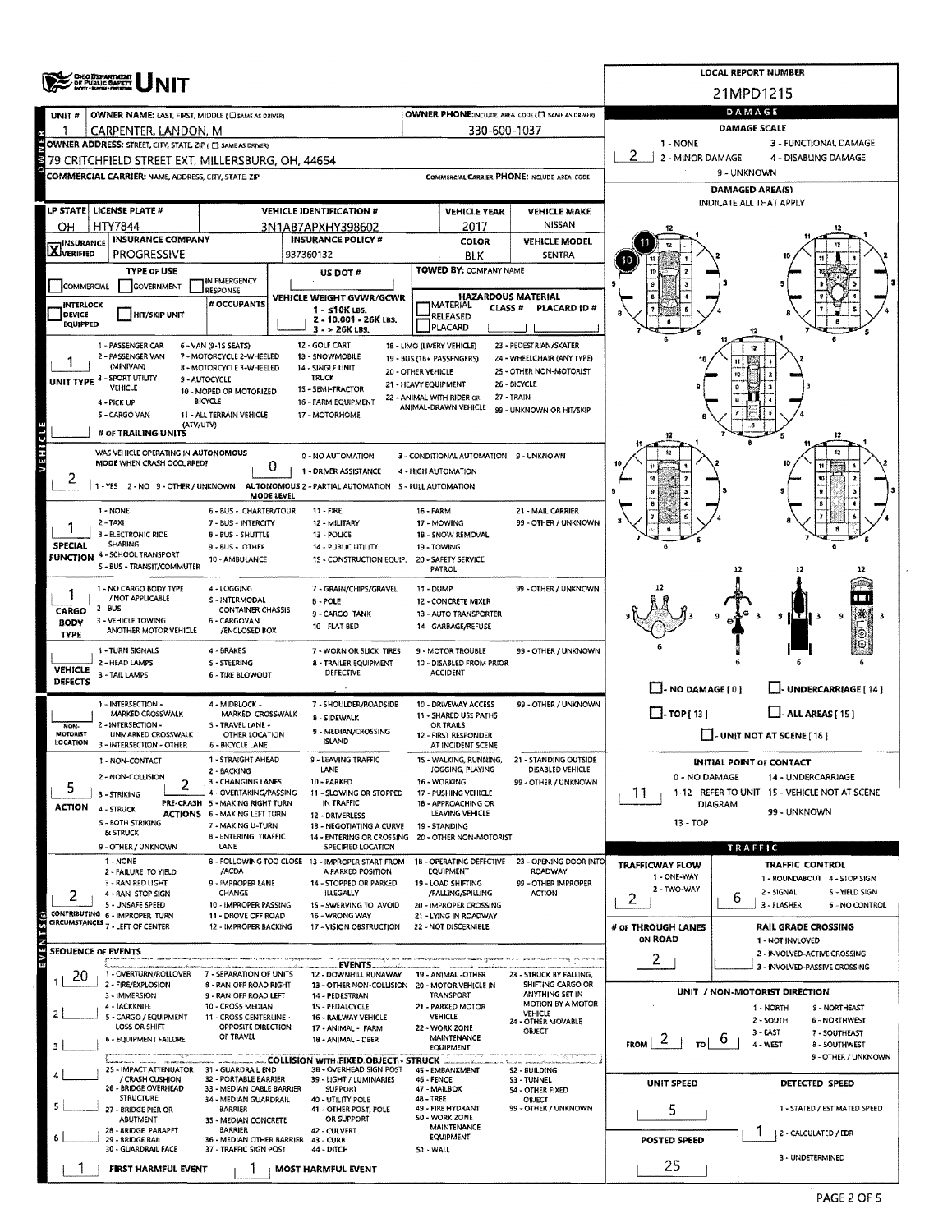|                             | <b>CHO DEPARTMENT</b><br>OF PUBLIC BAPETY                        |                                                                                                                                                                                                                                                                                                                                                                                                                                                                                                                                                                                                                                                                                                                                                                                                                                                                                                                                                                                                                                                                                                                                                                                                                                                                                                                                                                                                                                                                                                                                                                                                                                                                                                                                                                                                                                                                                                                                                                                                                                                                                                                                                                                                                                                                                                                                                                                                                                                                                                                                                                                                                                                                                                                                                                                                                                                                                                                                                                                                                                                                                                                                                                                                                                                                                                                                                                                                                                                                                                                                                                                                                                                                                                                                                                                                                                                                                                                                                                                                                                                                                                                                                                                                                                                                                                                                                                                                                                                                                                                                                                                                                                                                                                                                                                                                                                                                                                                                                                                                                                                                                                                                                                                                                                                                                                                                                                                                                                                                                                                                                                                                                                                                                    | <b>LOCAL REPORT NUMBER</b> |                                     |                                                                                                                                                                                                                                                                                                                                                                  |                     |                     |           |                      |  |  |  |  |
|-----------------------------|------------------------------------------------------------------|------------------------------------------------------------------------------------------------------------------------------------------------------------------------------------------------------------------------------------------------------------------------------------------------------------------------------------------------------------------------------------------------------------------------------------------------------------------------------------------------------------------------------------------------------------------------------------------------------------------------------------------------------------------------------------------------------------------------------------------------------------------------------------------------------------------------------------------------------------------------------------------------------------------------------------------------------------------------------------------------------------------------------------------------------------------------------------------------------------------------------------------------------------------------------------------------------------------------------------------------------------------------------------------------------------------------------------------------------------------------------------------------------------------------------------------------------------------------------------------------------------------------------------------------------------------------------------------------------------------------------------------------------------------------------------------------------------------------------------------------------------------------------------------------------------------------------------------------------------------------------------------------------------------------------------------------------------------------------------------------------------------------------------------------------------------------------------------------------------------------------------------------------------------------------------------------------------------------------------------------------------------------------------------------------------------------------------------------------------------------------------------------------------------------------------------------------------------------------------------------------------------------------------------------------------------------------------------------------------------------------------------------------------------------------------------------------------------------------------------------------------------------------------------------------------------------------------------------------------------------------------------------------------------------------------------------------------------------------------------------------------------------------------------------------------------------------------------------------------------------------------------------------------------------------------------------------------------------------------------------------------------------------------------------------------------------------------------------------------------------------------------------------------------------------------------------------------------------------------------------------------------------------------------------------------------------------------------------------------------------------------------------------------------------------------------------------------------------------------------------------------------------------------------------------------------------------------------------------------------------------------------------------------------------------------------------------------------------------------------------------------------------------------------------------------------------------------------------------------------------------------------------------------------------------------------------------------------------------------------------------------------------------------------------------------------------------------------------------------------------------------------------------------------------------------------------------------------------------------------------------------------------------------------------------------------------------------------------------------------------------------------------------------------------------------------------------------------------------------------------------------------------------------------------------------------------------------------------------------------------------------------------------------------------------------------------------------------------------------------------------------------------------------------------------------------------------------------------------------------------------------------------------------------------------------------------------------------------------------------------------------------------------------------------------------------------------------------------------------------------------------------------------------------------------------------------------------------------------------------------------------------------------------------------------------------------------------------------------------------------------------------------------------------------------------|----------------------------|-------------------------------------|------------------------------------------------------------------------------------------------------------------------------------------------------------------------------------------------------------------------------------------------------------------------------------------------------------------------------------------------------------------|---------------------|---------------------|-----------|----------------------|--|--|--|--|
|                             |                                                                  |                                                                                                                                                                                                                                                                                                                                                                                                                                                                                                                                                                                                                                                                                                                                                                                                                                                                                                                                                                                                                                                                                                                                                                                                                                                                                                                                                                                                                                                                                                                                                                                                                                                                                                                                                                                                                                                                                                                                                                                                                                                                                                                                                                                                                                                                                                                                                                                                                                                                                                                                                                                                                                                                                                                                                                                                                                                                                                                                                                                                                                                                                                                                                                                                                                                                                                                                                                                                                                                                                                                                                                                                                                                                                                                                                                                                                                                                                                                                                                                                                                                                                                                                                                                                                                                                                                                                                                                                                                                                                                                                                                                                                                                                                                                                                                                                                                                                                                                                                                                                                                                                                                                                                                                                                                                                                                                                                                                                                                                                                                                                                                                                                                                                                    |                            |                                     |                                                                                                                                                                                                                                                                                                                                                                  |                     |                     |           |                      |  |  |  |  |
| UNIT#                       |                                                                  |                                                                                                                                                                                                                                                                                                                                                                                                                                                                                                                                                                                                                                                                                                                                                                                                                                                                                                                                                                                                                                                                                                                                                                                                                                                                                                                                                                                                                                                                                                                                                                                                                                                                                                                                                                                                                                                                                                                                                                                                                                                                                                                                                                                                                                                                                                                                                                                                                                                                                                                                                                                                                                                                                                                                                                                                                                                                                                                                                                                                                                                                                                                                                                                                                                                                                                                                                                                                                                                                                                                                                                                                                                                                                                                                                                                                                                                                                                                                                                                                                                                                                                                                                                                                                                                                                                                                                                                                                                                                                                                                                                                                                                                                                                                                                                                                                                                                                                                                                                                                                                                                                                                                                                                                                                                                                                                                                                                                                                                                                                                                                                                                                                                                                    |                            |                                     |                                                                                                                                                                                                                                                                                                                                                                  |                     |                     |           | DAMAGE               |  |  |  |  |
| 2                           | WEAVER, CYNTHIA, D                                               |                                                                                                                                                                                                                                                                                                                                                                                                                                                                                                                                                                                                                                                                                                                                                                                                                                                                                                                                                                                                                                                                                                                                                                                                                                                                                                                                                                                                                                                                                                                                                                                                                                                                                                                                                                                                                                                                                                                                                                                                                                                                                                                                                                                                                                                                                                                                                                                                                                                                                                                                                                                                                                                                                                                                                                                                                                                                                                                                                                                                                                                                                                                                                                                                                                                                                                                                                                                                                                                                                                                                                                                                                                                                                                                                                                                                                                                                                                                                                                                                                                                                                                                                                                                                                                                                                                                                                                                                                                                                                                                                                                                                                                                                                                                                                                                                                                                                                                                                                                                                                                                                                                                                                                                                                                                                                                                                                                                                                                                                                                                                                                                                                                                                                    |                            |                                     |                                                                                                                                                                                                                                                                                                                                                                  |                     |                     |           |                      |  |  |  |  |
|                             |                                                                  |                                                                                                                                                                                                                                                                                                                                                                                                                                                                                                                                                                                                                                                                                                                                                                                                                                                                                                                                                                                                                                                                                                                                                                                                                                                                                                                                                                                                                                                                                                                                                                                                                                                                                                                                                                                                                                                                                                                                                                                                                                                                                                                                                                                                                                                                                                                                                                                                                                                                                                                                                                                                                                                                                                                                                                                                                                                                                                                                                                                                                                                                                                                                                                                                                                                                                                                                                                                                                                                                                                                                                                                                                                                                                                                                                                                                                                                                                                                                                                                                                                                                                                                                                                                                                                                                                                                                                                                                                                                                                                                                                                                                                                                                                                                                                                                                                                                                                                                                                                                                                                                                                                                                                                                                                                                                                                                                                                                                                                                                                                                                                                                                                                                                                    |                            |                                     |                                                                                                                                                                                                                                                                                                                                                                  |                     |                     | $\sim$ 2. | 4 - DISABLING DAMAGE |  |  |  |  |
|                             | <b>COMMERCIAL CARRIER: NAME, ADDRESS, CITY, STATE, ZIP</b>       |                                                                                                                                                                                                                                                                                                                                                                                                                                                                                                                                                                                                                                                                                                                                                                                                                                                                                                                                                                                                                                                                                                                                                                                                                                                                                                                                                                                                                                                                                                                                                                                                                                                                                                                                                                                                                                                                                                                                                                                                                                                                                                                                                                                                                                                                                                                                                                                                                                                                                                                                                                                                                                                                                                                                                                                                                                                                                                                                                                                                                                                                                                                                                                                                                                                                                                                                                                                                                                                                                                                                                                                                                                                                                                                                                                                                                                                                                                                                                                                                                                                                                                                                                                                                                                                                                                                                                                                                                                                                                                                                                                                                                                                                                                                                                                                                                                                                                                                                                                                                                                                                                                                                                                                                                                                                                                                                                                                                                                                                                                                                                                                                                                                                                    |                            |                                     |                                                                                                                                                                                                                                                                                                                                                                  |                     |                     |           | 9 - UNKNOWN          |  |  |  |  |
|                             |                                                                  |                                                                                                                                                                                                                                                                                                                                                                                                                                                                                                                                                                                                                                                                                                                                                                                                                                                                                                                                                                                                                                                                                                                                                                                                                                                                                                                                                                                                                                                                                                                                                                                                                                                                                                                                                                                                                                                                                                                                                                                                                                                                                                                                                                                                                                                                                                                                                                                                                                                                                                                                                                                                                                                                                                                                                                                                                                                                                                                                                                                                                                                                                                                                                                                                                                                                                                                                                                                                                                                                                                                                                                                                                                                                                                                                                                                                                                                                                                                                                                                                                                                                                                                                                                                                                                                                                                                                                                                                                                                                                                                                                                                                                                                                                                                                                                                                                                                                                                                                                                                                                                                                                                                                                                                                                                                                                                                                                                                                                                                                                                                                                                                                                                                                                    |                            |                                     |                                                                                                                                                                                                                                                                                                                                                                  |                     |                     |           |                      |  |  |  |  |
|                             | LP STATE   LICENSE PLATE #                                       |                                                                                                                                                                                                                                                                                                                                                                                                                                                                                                                                                                                                                                                                                                                                                                                                                                                                                                                                                                                                                                                                                                                                                                                                                                                                                                                                                                                                                                                                                                                                                                                                                                                                                                                                                                                                                                                                                                                                                                                                                                                                                                                                                                                                                                                                                                                                                                                                                                                                                                                                                                                                                                                                                                                                                                                                                                                                                                                                                                                                                                                                                                                                                                                                                                                                                                                                                                                                                                                                                                                                                                                                                                                                                                                                                                                                                                                                                                                                                                                                                                                                                                                                                                                                                                                                                                                                                                                                                                                                                                                                                                                                                                                                                                                                                                                                                                                                                                                                                                                                                                                                                                                                                                                                                                                                                                                                                                                                                                                                                                                                                                                                                                                                                    |                            |                                     |                                                                                                                                                                                                                                                                                                                                                                  | <b>VEHICLE YEAR</b> | <b>VEHICLE MAKE</b> |           |                      |  |  |  |  |
| OН                          | W3AV3R                                                           |                                                                                                                                                                                                                                                                                                                                                                                                                                                                                                                                                                                                                                                                                                                                                                                                                                                                                                                                                                                                                                                                                                                                                                                                                                                                                                                                                                                                                                                                                                                                                                                                                                                                                                                                                                                                                                                                                                                                                                                                                                                                                                                                                                                                                                                                                                                                                                                                                                                                                                                                                                                                                                                                                                                                                                                                                                                                                                                                                                                                                                                                                                                                                                                                                                                                                                                                                                                                                                                                                                                                                                                                                                                                                                                                                                                                                                                                                                                                                                                                                                                                                                                                                                                                                                                                                                                                                                                                                                                                                                                                                                                                                                                                                                                                                                                                                                                                                                                                                                                                                                                                                                                                                                                                                                                                                                                                                                                                                                                                                                                                                                                                                                                                                    |                            |                                     |                                                                                                                                                                                                                                                                                                                                                                  | 2014                | KIA                 |           |                      |  |  |  |  |
| <b>X</b> INSURANCE          | INSURANCE COMPANY<br>PROGRESSIVE                                 |                                                                                                                                                                                                                                                                                                                                                                                                                                                                                                                                                                                                                                                                                                                                                                                                                                                                                                                                                                                                                                                                                                                                                                                                                                                                                                                                                                                                                                                                                                                                                                                                                                                                                                                                                                                                                                                                                                                                                                                                                                                                                                                                                                                                                                                                                                                                                                                                                                                                                                                                                                                                                                                                                                                                                                                                                                                                                                                                                                                                                                                                                                                                                                                                                                                                                                                                                                                                                                                                                                                                                                                                                                                                                                                                                                                                                                                                                                                                                                                                                                                                                                                                                                                                                                                                                                                                                                                                                                                                                                                                                                                                                                                                                                                                                                                                                                                                                                                                                                                                                                                                                                                                                                                                                                                                                                                                                                                                                                                                                                                                                                                                                                                                                    |                            |                                     |                                                                                                                                                                                                                                                                                                                                                                  |                     |                     |           |                      |  |  |  |  |
|                             | <b>TYPE OF USE</b>                                               |                                                                                                                                                                                                                                                                                                                                                                                                                                                                                                                                                                                                                                                                                                                                                                                                                                                                                                                                                                                                                                                                                                                                                                                                                                                                                                                                                                                                                                                                                                                                                                                                                                                                                                                                                                                                                                                                                                                                                                                                                                                                                                                                                                                                                                                                                                                                                                                                                                                                                                                                                                                                                                                                                                                                                                                                                                                                                                                                                                                                                                                                                                                                                                                                                                                                                                                                                                                                                                                                                                                                                                                                                                                                                                                                                                                                                                                                                                                                                                                                                                                                                                                                                                                                                                                                                                                                                                                                                                                                                                                                                                                                                                                                                                                                                                                                                                                                                                                                                                                                                                                                                                                                                                                                                                                                                                                                                                                                                                                                                                                                                                                                                                                                                    |                            |                                     |                                                                                                                                                                                                                                                                                                                                                                  |                     |                     |           |                      |  |  |  |  |
| COMMERCIAL                  | <b>GOVERNMENT</b>                                                | IN EMERGENCY<br><b>RESPONSE</b>                                                                                                                                                                                                                                                                                                                                                                                                                                                                                                                                                                                                                                                                                                                                                                                                                                                                                                                                                                                                                                                                                                                                                                                                                                                                                                                                                                                                                                                                                                                                                                                                                                                                                                                                                                                                                                                                                                                                                                                                                                                                                                                                                                                                                                                                                                                                                                                                                                                                                                                                                                                                                                                                                                                                                                                                                                                                                                                                                                                                                                                                                                                                                                                                                                                                                                                                                                                                                                                                                                                                                                                                                                                                                                                                                                                                                                                                                                                                                                                                                                                                                                                                                                                                                                                                                                                                                                                                                                                                                                                                                                                                                                                                                                                                                                                                                                                                                                                                                                                                                                                                                                                                                                                                                                                                                                                                                                                                                                                                                                                                                                                                                                                    |                            |                                     |                                                                                                                                                                                                                                                                                                                                                                  |                     |                     | g         |                      |  |  |  |  |
| <b>INTERLOCK</b>            |                                                                  | # OCCUPANTS                                                                                                                                                                                                                                                                                                                                                                                                                                                                                                                                                                                                                                                                                                                                                                                                                                                                                                                                                                                                                                                                                                                                                                                                                                                                                                                                                                                                                                                                                                                                                                                                                                                                                                                                                                                                                                                                                                                                                                                                                                                                                                                                                                                                                                                                                                                                                                                                                                                                                                                                                                                                                                                                                                                                                                                                                                                                                                                                                                                                                                                                                                                                                                                                                                                                                                                                                                                                                                                                                                                                                                                                                                                                                                                                                                                                                                                                                                                                                                                                                                                                                                                                                                                                                                                                                                                                                                                                                                                                                                                                                                                                                                                                                                                                                                                                                                                                                                                                                                                                                                                                                                                                                                                                                                                                                                                                                                                                                                                                                                                                                                                                                                                                        |                            | $1 - 510K$ LBS.                     |                                                                                                                                                                                                                                                                                                                                                                  |                     | <b>PLACARD ID#</b>  |           |                      |  |  |  |  |
| DEVICE<br><b>EQUIPPED</b>   | <b>HIT/SKIP UNIT</b>                                             |                                                                                                                                                                                                                                                                                                                                                                                                                                                                                                                                                                                                                                                                                                                                                                                                                                                                                                                                                                                                                                                                                                                                                                                                                                                                                                                                                                                                                                                                                                                                                                                                                                                                                                                                                                                                                                                                                                                                                                                                                                                                                                                                                                                                                                                                                                                                                                                                                                                                                                                                                                                                                                                                                                                                                                                                                                                                                                                                                                                                                                                                                                                                                                                                                                                                                                                                                                                                                                                                                                                                                                                                                                                                                                                                                                                                                                                                                                                                                                                                                                                                                                                                                                                                                                                                                                                                                                                                                                                                                                                                                                                                                                                                                                                                                                                                                                                                                                                                                                                                                                                                                                                                                                                                                                                                                                                                                                                                                                                                                                                                                                                                                                                                                    |                            | 2 - 10.001 - 26K LBS.               |                                                                                                                                                                                                                                                                                                                                                                  |                     |                     |           |                      |  |  |  |  |
|                             | 1 - PASSENGER CAR                                                |                                                                                                                                                                                                                                                                                                                                                                                                                                                                                                                                                                                                                                                                                                                                                                                                                                                                                                                                                                                                                                                                                                                                                                                                                                                                                                                                                                                                                                                                                                                                                                                                                                                                                                                                                                                                                                                                                                                                                                                                                                                                                                                                                                                                                                                                                                                                                                                                                                                                                                                                                                                                                                                                                                                                                                                                                                                                                                                                                                                                                                                                                                                                                                                                                                                                                                                                                                                                                                                                                                                                                                                                                                                                                                                                                                                                                                                                                                                                                                                                                                                                                                                                                                                                                                                                                                                                                                                                                                                                                                                                                                                                                                                                                                                                                                                                                                                                                                                                                                                                                                                                                                                                                                                                                                                                                                                                                                                                                                                                                                                                                                                                                                                                                    |                            |                                     |                                                                                                                                                                                                                                                                                                                                                                  |                     |                     |           |                      |  |  |  |  |
|                             | 2 - PASSENGER VAN<br>(MINIVAN)                                   |                                                                                                                                                                                                                                                                                                                                                                                                                                                                                                                                                                                                                                                                                                                                                                                                                                                                                                                                                                                                                                                                                                                                                                                                                                                                                                                                                                                                                                                                                                                                                                                                                                                                                                                                                                                                                                                                                                                                                                                                                                                                                                                                                                                                                                                                                                                                                                                                                                                                                                                                                                                                                                                                                                                                                                                                                                                                                                                                                                                                                                                                                                                                                                                                                                                                                                                                                                                                                                                                                                                                                                                                                                                                                                                                                                                                                                                                                                                                                                                                                                                                                                                                                                                                                                                                                                                                                                                                                                                                                                                                                                                                                                                                                                                                                                                                                                                                                                                                                                                                                                                                                                                                                                                                                                                                                                                                                                                                                                                                                                                                                                                                                                                                                    |                            |                                     |                                                                                                                                                                                                                                                                                                                                                                  |                     |                     |           |                      |  |  |  |  |
|                             | UNIT TYPE 3 - SPORT UTILITY<br>VEHICLE                           |                                                                                                                                                                                                                                                                                                                                                                                                                                                                                                                                                                                                                                                                                                                                                                                                                                                                                                                                                                                                                                                                                                                                                                                                                                                                                                                                                                                                                                                                                                                                                                                                                                                                                                                                                                                                                                                                                                                                                                                                                                                                                                                                                                                                                                                                                                                                                                                                                                                                                                                                                                                                                                                                                                                                                                                                                                                                                                                                                                                                                                                                                                                                                                                                                                                                                                                                                                                                                                                                                                                                                                                                                                                                                                                                                                                                                                                                                                                                                                                                                                                                                                                                                                                                                                                                                                                                                                                                                                                                                                                                                                                                                                                                                                                                                                                                                                                                                                                                                                                                                                                                                                                                                                                                                                                                                                                                                                                                                                                                                                                                                                                                                                                                                    |                            |                                     |                                                                                                                                                                                                                                                                                                                                                                  |                     |                     |           |                      |  |  |  |  |
|                             | 4 - PICK UP                                                      | 21MPD1215<br>OWNER PHONE INCLUDE AREA CODE (E) SAME AS DRIVER)<br>OWNER NAME: LAST, FIRST, MIDDLE (CI SAME AS DRIVER)<br><b>DAMAGE SCALE</b><br>330-473-7782<br>1 - NONE<br>3 - FUNCTIONAL DAMAGE<br>OWNER ADDRESS: STREET, CITY, STATE, ZIP ( C) SAME AS DRIVERY<br>2 - MINOR DAMAGE<br>663 CRITCHFIELD STREET, MILLERSBURG, OH, 44654 <br>COMMERCIAL CARRIER PHONE: INCLUDE AREA CODE<br><b>DAMAGED AREA(S)</b><br>INDICATE ALL THAT APPLY<br><b>VEHICLE IDENTIFICATION #</b><br>KNDJX3A53E7097883<br><b>INSURANCE POLICY #</b><br>COLOR<br><b>VEHICLE MODEL</b><br>901954467<br><b>SOUL</b><br><b>BLK</b><br>TOWED BY: COMPANY NAME<br>US DOT #<br><b>HAZARDOUS MATERIAL</b><br>VEHICLE WEIGHT GVWR/GCWR<br><b>IMATERIAL</b><br><b>CLASS #</b><br>RELEASED<br>PLACARD<br>$3 - 26K$ LBS.<br>12 - GOLF CART<br>18 - LIMO (LIVERY VEHICLE)<br>23 - PEDESTRIAN/SKATER<br>6 - VAN (9-15 SEATS)<br>7 - MOTORCYCLE 2-WHEELED<br>13 - SNOWMOBILE<br>24 - WHEELCHAIR (ANY TYPE)<br>19 - BUS (16+ PASSENGERS)<br>8 - MOTORCYCLE 3-WHEELED<br>14 - SINGLE UNIT<br>25 - OTHER NON-MOTORIST<br>20 - OTHER VEHICLE<br><b>TRUCK</b><br>9 - AUTOCYCLE<br>26 - BICYCLE<br>21 - HEAVY EQUIPMENT<br>1S - SEMI-TRACTOR<br>10 - MOPED OR MOTORIZED<br>22 - ANIMAL WITH RIDER OR<br>27 - TRAIN<br><b>BICYCLE</b><br>16 - FARM EQUIPMENT<br>ANIMAL-DRAWN VEHICLE<br>99 - UNKNOWN OR HIT/SKIP<br>17 - MOTORHOME<br>11 - ALL TERRAIN VEHICLE<br>(ATV/UTV)<br>12<br>0 - NO AUTOMATION<br>3 - CONDITIONAL AUTOMATION 9 - UNKNOWN<br>0<br>1 - DRIVER ASSISTANCE<br>4 - HIGH AUTOMATION<br>MODE LEVEL<br>21 - MAIL CARRIER<br>6 - BUS - CHARTER/TOUR<br>11 - FIRE<br><b>16 - FARM</b><br>99 - OTHER / UNKNOWN<br>7 - BUS - INTERCITY<br>12 - MILITARY<br>17 - MOWING<br>8 - BUS - SHUTTLE<br>13 - POLICE<br>18 - SNOW REMOVAL<br>9 - BUS - OTHER<br>14 - PUBLIC UTILITY<br>19 - TOWING<br>10 - AMBULANCE<br>1S - CONSTRUCTION EQUIP.<br>20 - SAFETY SERVICE<br><b>PATROL</b><br>12<br>4-LOGGING<br>99 - OTHER / UNKNOWN<br>7 - GRAIN/CHIPS/GRAVEL<br>11 - DUMP<br>5 - INTERMODAL<br>8 - POLE<br>12 - CONCRETE MIXER<br><b>CONTAINER CHASSIS</b><br>9 - CARGO TANK<br>13 - AUTO TRANSPORTER<br>9<br>6 - CARGOVAN<br>10 - FLAT 8ED<br>14 - GAR8AGE/REFUSE<br>/ENCLOSED BOX<br>4 - BRAKES<br>7 - WORN OR SLICK TIRES<br>9 - MOTOR TROUBLE<br>99 - OTHER / UNKNOWN<br>S-STEERING<br>8 - TRAILER EQUIPMENT<br>10 - DISABLED FROM PRIOR<br><b>DEFECTIVE</b><br><b>ACCIDENT</b><br>6 - TIRE BLOWOUT<br>$\Box$ - NO DAMAGE $[0]$<br>L. UNDERCARRIAGE [ 14 ]<br>4 - MIDBLOCK -<br>7 - SHOULDER/ROADSIDE<br>10 - DRIVEWAY ACCESS<br>99 - OTHER / UNKNOWN<br>$\Box$ -TOP[13]<br>$\Box$ - ALL AREAS [15]<br>MARKED CROSSWALK<br>11 - SHARED USE PATHS<br>8 - SIDEWALK<br>S - TRAVEL LANE -<br><b>OR TRAILS</b><br>9 - MEDIAN/CROSSING<br>$\Box$ - UNIT NOT AT SCENE [ 16 ]<br>OTHER LOCATION<br>12 - FIRST RESPONDER<br><b>ISLAND</b><br><b>6 - BICYCLE LANE</b><br>AT INCIDENT SCENE<br>1 - STRAIGHT AHEAD<br>9 - LEAVING TRAFFIC<br>15 - WALKING, RUNNING,<br>21 - STANDING OUTSIDE<br>INITIAL POINT OF CONTACT<br>LANE<br>JOGGING, PLAYING<br>DISABLED VEHICLE<br>2 - BACKING<br>0 - NO DAMAGE<br>14 - UNDERCARRIAGE<br>16 - WORKING<br>3 - CHANGING LANES<br>10 - PARKED<br>99 - OTHER / UNKNOWN<br>4 - OVERTAKING/PASSING<br>12<br>1-12 - REFER TO UNIT 15 - VEHICLE NOT AT SCENE<br>11 - SLOWING OR STOPPED<br>17 - PUSHING VEHICLE<br>PRE-CRASH 5 - MAXING RIGHT TURN<br>IN TRAFFIC<br>18 - APPROACHING OR<br>DIAGRAM<br>99 - UNKNOWN<br>LEAVING VEHICLE<br><b>ACTIONS 6 - MAXING LEFT TURN</b><br>12 - DRIVERLESS<br>13 - TOP<br>7 - MAKING U-TURN<br>13 - NEGOTIATING A CURVE<br>19 - STANDING<br>8 - ENTERING TRAFFIC<br>14 - ENTERING OR CROSSING<br>20 - OTHER NON-MOTORIST<br>LANE<br>SPECIFIED LOCATION<br>TRAFFIC<br>8 - FOLLOWING TOO CLOSE 13 - IMPROPER START FROM<br>23 - OPENING DOOR INTO<br>18 - OPERATING DEFECTIVE<br><b>TRAFFICWAY FLOW</b><br>TRAFFIC CONTROL<br><b>EQUIPMENT</b><br>ROADWAY<br>/ACDA<br>A PARKED POSITION<br>1 - ONE-WAY<br>1 - ROUNDABOUT 4 - STOP SIGN<br>9 - IMPROPER LANE<br>14 - STOPPED OR PARKED<br>19 - LOAD SHIFTING<br>99 - OTHER IMPROPER<br>2 - TWO-WAY<br>2 - SIGNAL<br>5 - YIELD SIGN<br><b>CHANGE</b><br><b>ILLEGALLY</b><br>/FALLING/SPILLING<br><b>ACTION</b><br>6<br>2<br>3 - FLASHER<br>10 - IMPROPER PASSING<br>20 - IMPROPER CROSSING<br><b>6 - NO CONTROL</b><br>15 - SWERVING TO AVOID<br>11 - DROVE OFF ROAD<br>16 - WRONG WAY<br>21 - LYING IN ROADWAY<br>12 - IMPROPER BACKING<br>17 - VISION OBSTRUCTION<br>22 - NOT DISCERNIBLE<br># OF THROUGH LANES<br><b>RAIL GRADE CROSSING</b><br>ON ROAD<br>1 - NOT INVLOVED<br>2 - INVOLVED-ACTIVE CROSSING<br>2<br>- EVENTS -<br>3 - INVOLVED-PASSIVE CROSSING<br>7 - SEPARATION OF UNITS<br>12 - DOWNHILL RUNAWAY<br>23 - STRUCK BY FALLING,<br>19 - ANIMAL -OTHER<br>SHIFTING CARGO OR<br>8 - RAN OFF ROAD RIGHT<br>13 - OTHER NON-COLLISION<br>20 - MOTOR VEHICLE IN<br>UNIT / NON-MOTORIST DIRECTION<br>ANYTHING SET IN<br>TRANSPORT<br>9 - RAN OFF ROAD LEFT<br>14 - PEDESTRIAN<br>MOTION BY A MOTOR<br>10 - CROSS MEDIAN<br>15 - PEDALCYCLE<br>21 - PARKED MOTOR<br>1 - NORTH<br>S - NORTHEAST<br>VEHICLE<br>VEHICLE<br>11 - CROSS CENTERLINE -<br>16 - RAILWAY VEHICLE<br>2 - SOUTH<br>6 - NORTHWEST<br>24 - OTHER MOVABLE<br>OPPOSITE DIRECTION<br>22 - WORK ZONE<br>17 - ANIMAL - FARM<br>OBJECT<br>$3 - EAST$<br>7 - SOUTHEAST<br>OF TRAVEL<br>MAINTENANCE<br>18 - ANIMAL - DEER<br>್<br><b>FROM</b><br>τoΙ<br>4 - WEST<br>8 - SOUTHWEST<br>EQUIPMENT<br>9 - OTHER / UNKNOWN<br>38 - OVERHEAD SIGN POST<br>25 - IMPACT ATTENUATOR 31 - GUARDRAIL END<br>4S - EMBANKMENT<br><b>S2 - BUILDING</b> |                            |                                     |                                                                                                                                                                                                                                                                                                                                                                  |                     |                     |           |                      |  |  |  |  |
|                             | S - CARGO VAN                                                    |                                                                                                                                                                                                                                                                                                                                                                                                                                                                                                                                                                                                                                                                                                                                                                                                                                                                                                                                                                                                                                                                                                                                                                                                                                                                                                                                                                                                                                                                                                                                                                                                                                                                                                                                                                                                                                                                                                                                                                                                                                                                                                                                                                                                                                                                                                                                                                                                                                                                                                                                                                                                                                                                                                                                                                                                                                                                                                                                                                                                                                                                                                                                                                                                                                                                                                                                                                                                                                                                                                                                                                                                                                                                                                                                                                                                                                                                                                                                                                                                                                                                                                                                                                                                                                                                                                                                                                                                                                                                                                                                                                                                                                                                                                                                                                                                                                                                                                                                                                                                                                                                                                                                                                                                                                                                                                                                                                                                                                                                                                                                                                                                                                                                                    |                            |                                     |                                                                                                                                                                                                                                                                                                                                                                  |                     |                     |           |                      |  |  |  |  |
|                             | # OF TRAILING UNITS                                              |                                                                                                                                                                                                                                                                                                                                                                                                                                                                                                                                                                                                                                                                                                                                                                                                                                                                                                                                                                                                                                                                                                                                                                                                                                                                                                                                                                                                                                                                                                                                                                                                                                                                                                                                                                                                                                                                                                                                                                                                                                                                                                                                                                                                                                                                                                                                                                                                                                                                                                                                                                                                                                                                                                                                                                                                                                                                                                                                                                                                                                                                                                                                                                                                                                                                                                                                                                                                                                                                                                                                                                                                                                                                                                                                                                                                                                                                                                                                                                                                                                                                                                                                                                                                                                                                                                                                                                                                                                                                                                                                                                                                                                                                                                                                                                                                                                                                                                                                                                                                                                                                                                                                                                                                                                                                                                                                                                                                                                                                                                                                                                                                                                                                                    |                            |                                     |                                                                                                                                                                                                                                                                                                                                                                  |                     |                     |           |                      |  |  |  |  |
| IНE                         | WAS VEHICLE OPERATING IN AUTONOMOUS<br>MODE WHEN CRASH OCCURRED? |                                                                                                                                                                                                                                                                                                                                                                                                                                                                                                                                                                                                                                                                                                                                                                                                                                                                                                                                                                                                                                                                                                                                                                                                                                                                                                                                                                                                                                                                                                                                                                                                                                                                                                                                                                                                                                                                                                                                                                                                                                                                                                                                                                                                                                                                                                                                                                                                                                                                                                                                                                                                                                                                                                                                                                                                                                                                                                                                                                                                                                                                                                                                                                                                                                                                                                                                                                                                                                                                                                                                                                                                                                                                                                                                                                                                                                                                                                                                                                                                                                                                                                                                                                                                                                                                                                                                                                                                                                                                                                                                                                                                                                                                                                                                                                                                                                                                                                                                                                                                                                                                                                                                                                                                                                                                                                                                                                                                                                                                                                                                                                                                                                                                                    |                            |                                     |                                                                                                                                                                                                                                                                                                                                                                  |                     |                     |           |                      |  |  |  |  |
| 2                           |                                                                  |                                                                                                                                                                                                                                                                                                                                                                                                                                                                                                                                                                                                                                                                                                                                                                                                                                                                                                                                                                                                                                                                                                                                                                                                                                                                                                                                                                                                                                                                                                                                                                                                                                                                                                                                                                                                                                                                                                                                                                                                                                                                                                                                                                                                                                                                                                                                                                                                                                                                                                                                                                                                                                                                                                                                                                                                                                                                                                                                                                                                                                                                                                                                                                                                                                                                                                                                                                                                                                                                                                                                                                                                                                                                                                                                                                                                                                                                                                                                                                                                                                                                                                                                                                                                                                                                                                                                                                                                                                                                                                                                                                                                                                                                                                                                                                                                                                                                                                                                                                                                                                                                                                                                                                                                                                                                                                                                                                                                                                                                                                                                                                                                                                                                                    |                            |                                     |                                                                                                                                                                                                                                                                                                                                                                  |                     |                     |           |                      |  |  |  |  |
|                             |                                                                  |                                                                                                                                                                                                                                                                                                                                                                                                                                                                                                                                                                                                                                                                                                                                                                                                                                                                                                                                                                                                                                                                                                                                                                                                                                                                                                                                                                                                                                                                                                                                                                                                                                                                                                                                                                                                                                                                                                                                                                                                                                                                                                                                                                                                                                                                                                                                                                                                                                                                                                                                                                                                                                                                                                                                                                                                                                                                                                                                                                                                                                                                                                                                                                                                                                                                                                                                                                                                                                                                                                                                                                                                                                                                                                                                                                                                                                                                                                                                                                                                                                                                                                                                                                                                                                                                                                                                                                                                                                                                                                                                                                                                                                                                                                                                                                                                                                                                                                                                                                                                                                                                                                                                                                                                                                                                                                                                                                                                                                                                                                                                                                                                                                                                                    |                            |                                     |                                                                                                                                                                                                                                                                                                                                                                  |                     |                     |           |                      |  |  |  |  |
|                             | 1 - NONE                                                         |                                                                                                                                                                                                                                                                                                                                                                                                                                                                                                                                                                                                                                                                                                                                                                                                                                                                                                                                                                                                                                                                                                                                                                                                                                                                                                                                                                                                                                                                                                                                                                                                                                                                                                                                                                                                                                                                                                                                                                                                                                                                                                                                                                                                                                                                                                                                                                                                                                                                                                                                                                                                                                                                                                                                                                                                                                                                                                                                                                                                                                                                                                                                                                                                                                                                                                                                                                                                                                                                                                                                                                                                                                                                                                                                                                                                                                                                                                                                                                                                                                                                                                                                                                                                                                                                                                                                                                                                                                                                                                                                                                                                                                                                                                                                                                                                                                                                                                                                                                                                                                                                                                                                                                                                                                                                                                                                                                                                                                                                                                                                                                                                                                                                                    |                            |                                     |                                                                                                                                                                                                                                                                                                                                                                  |                     |                     |           |                      |  |  |  |  |
|                             | $2 - TAXI$<br>3 - ELECTRONIC RIDE                                |                                                                                                                                                                                                                                                                                                                                                                                                                                                                                                                                                                                                                                                                                                                                                                                                                                                                                                                                                                                                                                                                                                                                                                                                                                                                                                                                                                                                                                                                                                                                                                                                                                                                                                                                                                                                                                                                                                                                                                                                                                                                                                                                                                                                                                                                                                                                                                                                                                                                                                                                                                                                                                                                                                                                                                                                                                                                                                                                                                                                                                                                                                                                                                                                                                                                                                                                                                                                                                                                                                                                                                                                                                                                                                                                                                                                                                                                                                                                                                                                                                                                                                                                                                                                                                                                                                                                                                                                                                                                                                                                                                                                                                                                                                                                                                                                                                                                                                                                                                                                                                                                                                                                                                                                                                                                                                                                                                                                                                                                                                                                                                                                                                                                                    |                            |                                     |                                                                                                                                                                                                                                                                                                                                                                  |                     |                     |           |                      |  |  |  |  |
| <b>SPECIAL</b>              | SHARING<br>FUNCTION 4 - SCHOOL TRANSPORT                         |                                                                                                                                                                                                                                                                                                                                                                                                                                                                                                                                                                                                                                                                                                                                                                                                                                                                                                                                                                                                                                                                                                                                                                                                                                                                                                                                                                                                                                                                                                                                                                                                                                                                                                                                                                                                                                                                                                                                                                                                                                                                                                                                                                                                                                                                                                                                                                                                                                                                                                                                                                                                                                                                                                                                                                                                                                                                                                                                                                                                                                                                                                                                                                                                                                                                                                                                                                                                                                                                                                                                                                                                                                                                                                                                                                                                                                                                                                                                                                                                                                                                                                                                                                                                                                                                                                                                                                                                                                                                                                                                                                                                                                                                                                                                                                                                                                                                                                                                                                                                                                                                                                                                                                                                                                                                                                                                                                                                                                                                                                                                                                                                                                                                                    |                            |                                     |                                                                                                                                                                                                                                                                                                                                                                  |                     |                     |           |                      |  |  |  |  |
|                             | S - BUS - TRANSIT/COMMUTER                                       |                                                                                                                                                                                                                                                                                                                                                                                                                                                                                                                                                                                                                                                                                                                                                                                                                                                                                                                                                                                                                                                                                                                                                                                                                                                                                                                                                                                                                                                                                                                                                                                                                                                                                                                                                                                                                                                                                                                                                                                                                                                                                                                                                                                                                                                                                                                                                                                                                                                                                                                                                                                                                                                                                                                                                                                                                                                                                                                                                                                                                                                                                                                                                                                                                                                                                                                                                                                                                                                                                                                                                                                                                                                                                                                                                                                                                                                                                                                                                                                                                                                                                                                                                                                                                                                                                                                                                                                                                                                                                                                                                                                                                                                                                                                                                                                                                                                                                                                                                                                                                                                                                                                                                                                                                                                                                                                                                                                                                                                                                                                                                                                                                                                                                    |                            |                                     |                                                                                                                                                                                                                                                                                                                                                                  |                     |                     |           |                      |  |  |  |  |
| 1                           | 1 - NO CARGO BODY TYPE                                           |                                                                                                                                                                                                                                                                                                                                                                                                                                                                                                                                                                                                                                                                                                                                                                                                                                                                                                                                                                                                                                                                                                                                                                                                                                                                                                                                                                                                                                                                                                                                                                                                                                                                                                                                                                                                                                                                                                                                                                                                                                                                                                                                                                                                                                                                                                                                                                                                                                                                                                                                                                                                                                                                                                                                                                                                                                                                                                                                                                                                                                                                                                                                                                                                                                                                                                                                                                                                                                                                                                                                                                                                                                                                                                                                                                                                                                                                                                                                                                                                                                                                                                                                                                                                                                                                                                                                                                                                                                                                                                                                                                                                                                                                                                                                                                                                                                                                                                                                                                                                                                                                                                                                                                                                                                                                                                                                                                                                                                                                                                                                                                                                                                                                                    |                            |                                     |                                                                                                                                                                                                                                                                                                                                                                  |                     |                     |           |                      |  |  |  |  |
| CARGO                       | / NOT APPLICABLE<br>2 - BUS                                      | 1 - YES 2 - NO 9 - OTHER / UNKNOWN AUTONOMOUS 2 - PARTIAL AUTOMATION S - FULL AUTOMATION                                                                                                                                                                                                                                                                                                                                                                                                                                                                                                                                                                                                                                                                                                                                                                                                                                                                                                                                                                                                                                                                                                                                                                                                                                                                                                                                                                                                                                                                                                                                                                                                                                                                                                                                                                                                                                                                                                                                                                                                                                                                                                                                                                                                                                                                                                                                                                                                                                                                                                                                                                                                                                                                                                                                                                                                                                                                                                                                                                                                                                                                                                                                                                                                                                                                                                                                                                                                                                                                                                                                                                                                                                                                                                                                                                                                                                                                                                                                                                                                                                                                                                                                                                                                                                                                                                                                                                                                                                                                                                                                                                                                                                                                                                                                                                                                                                                                                                                                                                                                                                                                                                                                                                                                                                                                                                                                                                                                                                                                                                                                                                                           |                            |                                     |                                                                                                                                                                                                                                                                                                                                                                  |                     |                     |           |                      |  |  |  |  |
| <b>BODY</b>                 | 3 - VEHICLE TOWING<br>ANOTHER MOTOR VEHICLE                      |                                                                                                                                                                                                                                                                                                                                                                                                                                                                                                                                                                                                                                                                                                                                                                                                                                                                                                                                                                                                                                                                                                                                                                                                                                                                                                                                                                                                                                                                                                                                                                                                                                                                                                                                                                                                                                                                                                                                                                                                                                                                                                                                                                                                                                                                                                                                                                                                                                                                                                                                                                                                                                                                                                                                                                                                                                                                                                                                                                                                                                                                                                                                                                                                                                                                                                                                                                                                                                                                                                                                                                                                                                                                                                                                                                                                                                                                                                                                                                                                                                                                                                                                                                                                                                                                                                                                                                                                                                                                                                                                                                                                                                                                                                                                                                                                                                                                                                                                                                                                                                                                                                                                                                                                                                                                                                                                                                                                                                                                                                                                                                                                                                                                                    |                            |                                     |                                                                                                                                                                                                                                                                                                                                                                  |                     |                     |           |                      |  |  |  |  |
| <b>TYPE</b>                 | 1 - TURN SIGNALS                                                 |                                                                                                                                                                                                                                                                                                                                                                                                                                                                                                                                                                                                                                                                                                                                                                                                                                                                                                                                                                                                                                                                                                                                                                                                                                                                                                                                                                                                                                                                                                                                                                                                                                                                                                                                                                                                                                                                                                                                                                                                                                                                                                                                                                                                                                                                                                                                                                                                                                                                                                                                                                                                                                                                                                                                                                                                                                                                                                                                                                                                                                                                                                                                                                                                                                                                                                                                                                                                                                                                                                                                                                                                                                                                                                                                                                                                                                                                                                                                                                                                                                                                                                                                                                                                                                                                                                                                                                                                                                                                                                                                                                                                                                                                                                                                                                                                                                                                                                                                                                                                                                                                                                                                                                                                                                                                                                                                                                                                                                                                                                                                                                                                                                                                                    |                            |                                     |                                                                                                                                                                                                                                                                                                                                                                  |                     |                     |           |                      |  |  |  |  |
| <b>VEHICLE</b>              | 2 - HEAD LAMPS                                                   |                                                                                                                                                                                                                                                                                                                                                                                                                                                                                                                                                                                                                                                                                                                                                                                                                                                                                                                                                                                                                                                                                                                                                                                                                                                                                                                                                                                                                                                                                                                                                                                                                                                                                                                                                                                                                                                                                                                                                                                                                                                                                                                                                                                                                                                                                                                                                                                                                                                                                                                                                                                                                                                                                                                                                                                                                                                                                                                                                                                                                                                                                                                                                                                                                                                                                                                                                                                                                                                                                                                                                                                                                                                                                                                                                                                                                                                                                                                                                                                                                                                                                                                                                                                                                                                                                                                                                                                                                                                                                                                                                                                                                                                                                                                                                                                                                                                                                                                                                                                                                                                                                                                                                                                                                                                                                                                                                                                                                                                                                                                                                                                                                                                                                    |                            |                                     |                                                                                                                                                                                                                                                                                                                                                                  |                     |                     |           |                      |  |  |  |  |
| <b>DEFECTS</b>              | 3 - TAIL LAMPS                                                   |                                                                                                                                                                                                                                                                                                                                                                                                                                                                                                                                                                                                                                                                                                                                                                                                                                                                                                                                                                                                                                                                                                                                                                                                                                                                                                                                                                                                                                                                                                                                                                                                                                                                                                                                                                                                                                                                                                                                                                                                                                                                                                                                                                                                                                                                                                                                                                                                                                                                                                                                                                                                                                                                                                                                                                                                                                                                                                                                                                                                                                                                                                                                                                                                                                                                                                                                                                                                                                                                                                                                                                                                                                                                                                                                                                                                                                                                                                                                                                                                                                                                                                                                                                                                                                                                                                                                                                                                                                                                                                                                                                                                                                                                                                                                                                                                                                                                                                                                                                                                                                                                                                                                                                                                                                                                                                                                                                                                                                                                                                                                                                                                                                                                                    |                            |                                     |                                                                                                                                                                                                                                                                                                                                                                  |                     |                     |           |                      |  |  |  |  |
|                             | 1 - INTERSECTION -                                               |                                                                                                                                                                                                                                                                                                                                                                                                                                                                                                                                                                                                                                                                                                                                                                                                                                                                                                                                                                                                                                                                                                                                                                                                                                                                                                                                                                                                                                                                                                                                                                                                                                                                                                                                                                                                                                                                                                                                                                                                                                                                                                                                                                                                                                                                                                                                                                                                                                                                                                                                                                                                                                                                                                                                                                                                                                                                                                                                                                                                                                                                                                                                                                                                                                                                                                                                                                                                                                                                                                                                                                                                                                                                                                                                                                                                                                                                                                                                                                                                                                                                                                                                                                                                                                                                                                                                                                                                                                                                                                                                                                                                                                                                                                                                                                                                                                                                                                                                                                                                                                                                                                                                                                                                                                                                                                                                                                                                                                                                                                                                                                                                                                                                                    |                            |                                     |                                                                                                                                                                                                                                                                                                                                                                  |                     |                     |           |                      |  |  |  |  |
| NON-                        | MARKED CROSSWALK<br>2 - INTERSECTION -                           |                                                                                                                                                                                                                                                                                                                                                                                                                                                                                                                                                                                                                                                                                                                                                                                                                                                                                                                                                                                                                                                                                                                                                                                                                                                                                                                                                                                                                                                                                                                                                                                                                                                                                                                                                                                                                                                                                                                                                                                                                                                                                                                                                                                                                                                                                                                                                                                                                                                                                                                                                                                                                                                                                                                                                                                                                                                                                                                                                                                                                                                                                                                                                                                                                                                                                                                                                                                                                                                                                                                                                                                                                                                                                                                                                                                                                                                                                                                                                                                                                                                                                                                                                                                                                                                                                                                                                                                                                                                                                                                                                                                                                                                                                                                                                                                                                                                                                                                                                                                                                                                                                                                                                                                                                                                                                                                                                                                                                                                                                                                                                                                                                                                                                    |                            |                                     |                                                                                                                                                                                                                                                                                                                                                                  |                     |                     |           |                      |  |  |  |  |
| <b>MOTORIST</b><br>LOCATION | UNMARKED CROSSWALK<br>3 - INTERSECTION - OTHER                   |                                                                                                                                                                                                                                                                                                                                                                                                                                                                                                                                                                                                                                                                                                                                                                                                                                                                                                                                                                                                                                                                                                                                                                                                                                                                                                                                                                                                                                                                                                                                                                                                                                                                                                                                                                                                                                                                                                                                                                                                                                                                                                                                                                                                                                                                                                                                                                                                                                                                                                                                                                                                                                                                                                                                                                                                                                                                                                                                                                                                                                                                                                                                                                                                                                                                                                                                                                                                                                                                                                                                                                                                                                                                                                                                                                                                                                                                                                                                                                                                                                                                                                                                                                                                                                                                                                                                                                                                                                                                                                                                                                                                                                                                                                                                                                                                                                                                                                                                                                                                                                                                                                                                                                                                                                                                                                                                                                                                                                                                                                                                                                                                                                                                                    |                            |                                     |                                                                                                                                                                                                                                                                                                                                                                  |                     |                     |           |                      |  |  |  |  |
|                             | 1 - NON-CONTACT                                                  |                                                                                                                                                                                                                                                                                                                                                                                                                                                                                                                                                                                                                                                                                                                                                                                                                                                                                                                                                                                                                                                                                                                                                                                                                                                                                                                                                                                                                                                                                                                                                                                                                                                                                                                                                                                                                                                                                                                                                                                                                                                                                                                                                                                                                                                                                                                                                                                                                                                                                                                                                                                                                                                                                                                                                                                                                                                                                                                                                                                                                                                                                                                                                                                                                                                                                                                                                                                                                                                                                                                                                                                                                                                                                                                                                                                                                                                                                                                                                                                                                                                                                                                                                                                                                                                                                                                                                                                                                                                                                                                                                                                                                                                                                                                                                                                                                                                                                                                                                                                                                                                                                                                                                                                                                                                                                                                                                                                                                                                                                                                                                                                                                                                                                    |                            |                                     |                                                                                                                                                                                                                                                                                                                                                                  |                     |                     |           |                      |  |  |  |  |
|                             | 2 - NON-COLLISION                                                |                                                                                                                                                                                                                                                                                                                                                                                                                                                                                                                                                                                                                                                                                                                                                                                                                                                                                                                                                                                                                                                                                                                                                                                                                                                                                                                                                                                                                                                                                                                                                                                                                                                                                                                                                                                                                                                                                                                                                                                                                                                                                                                                                                                                                                                                                                                                                                                                                                                                                                                                                                                                                                                                                                                                                                                                                                                                                                                                                                                                                                                                                                                                                                                                                                                                                                                                                                                                                                                                                                                                                                                                                                                                                                                                                                                                                                                                                                                                                                                                                                                                                                                                                                                                                                                                                                                                                                                                                                                                                                                                                                                                                                                                                                                                                                                                                                                                                                                                                                                                                                                                                                                                                                                                                                                                                                                                                                                                                                                                                                                                                                                                                                                                                    |                            |                                     |                                                                                                                                                                                                                                                                                                                                                                  |                     |                     |           |                      |  |  |  |  |
| 5                           | 3 - STRIKING                                                     |                                                                                                                                                                                                                                                                                                                                                                                                                                                                                                                                                                                                                                                                                                                                                                                                                                                                                                                                                                                                                                                                                                                                                                                                                                                                                                                                                                                                                                                                                                                                                                                                                                                                                                                                                                                                                                                                                                                                                                                                                                                                                                                                                                                                                                                                                                                                                                                                                                                                                                                                                                                                                                                                                                                                                                                                                                                                                                                                                                                                                                                                                                                                                                                                                                                                                                                                                                                                                                                                                                                                                                                                                                                                                                                                                                                                                                                                                                                                                                                                                                                                                                                                                                                                                                                                                                                                                                                                                                                                                                                                                                                                                                                                                                                                                                                                                                                                                                                                                                                                                                                                                                                                                                                                                                                                                                                                                                                                                                                                                                                                                                                                                                                                                    |                            |                                     |                                                                                                                                                                                                                                                                                                                                                                  |                     |                     |           |                      |  |  |  |  |
| ACTION                      | 4 - STRUCK<br>S - BOTH STRIKING                                  |                                                                                                                                                                                                                                                                                                                                                                                                                                                                                                                                                                                                                                                                                                                                                                                                                                                                                                                                                                                                                                                                                                                                                                                                                                                                                                                                                                                                                                                                                                                                                                                                                                                                                                                                                                                                                                                                                                                                                                                                                                                                                                                                                                                                                                                                                                                                                                                                                                                                                                                                                                                                                                                                                                                                                                                                                                                                                                                                                                                                                                                                                                                                                                                                                                                                                                                                                                                                                                                                                                                                                                                                                                                                                                                                                                                                                                                                                                                                                                                                                                                                                                                                                                                                                                                                                                                                                                                                                                                                                                                                                                                                                                                                                                                                                                                                                                                                                                                                                                                                                                                                                                                                                                                                                                                                                                                                                                                                                                                                                                                                                                                                                                                                                    |                            |                                     |                                                                                                                                                                                                                                                                                                                                                                  |                     |                     |           |                      |  |  |  |  |
|                             | & STRUCK                                                         |                                                                                                                                                                                                                                                                                                                                                                                                                                                                                                                                                                                                                                                                                                                                                                                                                                                                                                                                                                                                                                                                                                                                                                                                                                                                                                                                                                                                                                                                                                                                                                                                                                                                                                                                                                                                                                                                                                                                                                                                                                                                                                                                                                                                                                                                                                                                                                                                                                                                                                                                                                                                                                                                                                                                                                                                                                                                                                                                                                                                                                                                                                                                                                                                                                                                                                                                                                                                                                                                                                                                                                                                                                                                                                                                                                                                                                                                                                                                                                                                                                                                                                                                                                                                                                                                                                                                                                                                                                                                                                                                                                                                                                                                                                                                                                                                                                                                                                                                                                                                                                                                                                                                                                                                                                                                                                                                                                                                                                                                                                                                                                                                                                                                                    |                            |                                     | 46 - FENCE<br><b>S3 - TUNNEL</b><br>UNIT SPEED<br>DETECTED SPEED<br>47 - MAILBOX<br>54 - OTHER FIXED<br><b>48 - TREE</b><br>OBJECT<br>99 - OTHER / UNKNOWN<br>49 - FIRE HYDRANT<br>1 - STATED / ESTIMATED SPEED<br>10<br><b>SO - WORK ZONE</b><br>MAINTENANCE<br>2 - CALCULATED / EDR<br>EQUIPMENT<br><b>POSTED SPEED</b><br>S1 - WALL<br>3 - UNDETERMINED<br>25 |                     |                     |           |                      |  |  |  |  |
|                             | 9 - OTHER / UNKNOWN                                              |                                                                                                                                                                                                                                                                                                                                                                                                                                                                                                                                                                                                                                                                                                                                                                                                                                                                                                                                                                                                                                                                                                                                                                                                                                                                                                                                                                                                                                                                                                                                                                                                                                                                                                                                                                                                                                                                                                                                                                                                                                                                                                                                                                                                                                                                                                                                                                                                                                                                                                                                                                                                                                                                                                                                                                                                                                                                                                                                                                                                                                                                                                                                                                                                                                                                                                                                                                                                                                                                                                                                                                                                                                                                                                                                                                                                                                                                                                                                                                                                                                                                                                                                                                                                                                                                                                                                                                                                                                                                                                                                                                                                                                                                                                                                                                                                                                                                                                                                                                                                                                                                                                                                                                                                                                                                                                                                                                                                                                                                                                                                                                                                                                                                                    |                            |                                     |                                                                                                                                                                                                                                                                                                                                                                  |                     |                     |           |                      |  |  |  |  |
|                             | 1 - NONE<br>2 - FAILURE TO YIELD                                 |                                                                                                                                                                                                                                                                                                                                                                                                                                                                                                                                                                                                                                                                                                                                                                                                                                                                                                                                                                                                                                                                                                                                                                                                                                                                                                                                                                                                                                                                                                                                                                                                                                                                                                                                                                                                                                                                                                                                                                                                                                                                                                                                                                                                                                                                                                                                                                                                                                                                                                                                                                                                                                                                                                                                                                                                                                                                                                                                                                                                                                                                                                                                                                                                                                                                                                                                                                                                                                                                                                                                                                                                                                                                                                                                                                                                                                                                                                                                                                                                                                                                                                                                                                                                                                                                                                                                                                                                                                                                                                                                                                                                                                                                                                                                                                                                                                                                                                                                                                                                                                                                                                                                                                                                                                                                                                                                                                                                                                                                                                                                                                                                                                                                                    |                            |                                     |                                                                                                                                                                                                                                                                                                                                                                  |                     |                     |           |                      |  |  |  |  |
|                             | 3 - RAN RED LIGHT<br>4 - RAN STOP SIGN                           |                                                                                                                                                                                                                                                                                                                                                                                                                                                                                                                                                                                                                                                                                                                                                                                                                                                                                                                                                                                                                                                                                                                                                                                                                                                                                                                                                                                                                                                                                                                                                                                                                                                                                                                                                                                                                                                                                                                                                                                                                                                                                                                                                                                                                                                                                                                                                                                                                                                                                                                                                                                                                                                                                                                                                                                                                                                                                                                                                                                                                                                                                                                                                                                                                                                                                                                                                                                                                                                                                                                                                                                                                                                                                                                                                                                                                                                                                                                                                                                                                                                                                                                                                                                                                                                                                                                                                                                                                                                                                                                                                                                                                                                                                                                                                                                                                                                                                                                                                                                                                                                                                                                                                                                                                                                                                                                                                                                                                                                                                                                                                                                                                                                                                    |                            |                                     |                                                                                                                                                                                                                                                                                                                                                                  |                     |                     |           |                      |  |  |  |  |
|                             | S - UNSAFE SPEED<br>CONTRIBUTING 6 - IMPROPER TURN               |                                                                                                                                                                                                                                                                                                                                                                                                                                                                                                                                                                                                                                                                                                                                                                                                                                                                                                                                                                                                                                                                                                                                                                                                                                                                                                                                                                                                                                                                                                                                                                                                                                                                                                                                                                                                                                                                                                                                                                                                                                                                                                                                                                                                                                                                                                                                                                                                                                                                                                                                                                                                                                                                                                                                                                                                                                                                                                                                                                                                                                                                                                                                                                                                                                                                                                                                                                                                                                                                                                                                                                                                                                                                                                                                                                                                                                                                                                                                                                                                                                                                                                                                                                                                                                                                                                                                                                                                                                                                                                                                                                                                                                                                                                                                                                                                                                                                                                                                                                                                                                                                                                                                                                                                                                                                                                                                                                                                                                                                                                                                                                                                                                                                                    |                            |                                     |                                                                                                                                                                                                                                                                                                                                                                  |                     |                     |           |                      |  |  |  |  |
|                             | CIRCUMSTANCES <sub>7</sub> - LEFT OF CENTER                      |                                                                                                                                                                                                                                                                                                                                                                                                                                                                                                                                                                                                                                                                                                                                                                                                                                                                                                                                                                                                                                                                                                                                                                                                                                                                                                                                                                                                                                                                                                                                                                                                                                                                                                                                                                                                                                                                                                                                                                                                                                                                                                                                                                                                                                                                                                                                                                                                                                                                                                                                                                                                                                                                                                                                                                                                                                                                                                                                                                                                                                                                                                                                                                                                                                                                                                                                                                                                                                                                                                                                                                                                                                                                                                                                                                                                                                                                                                                                                                                                                                                                                                                                                                                                                                                                                                                                                                                                                                                                                                                                                                                                                                                                                                                                                                                                                                                                                                                                                                                                                                                                                                                                                                                                                                                                                                                                                                                                                                                                                                                                                                                                                                                                                    |                            |                                     |                                                                                                                                                                                                                                                                                                                                                                  |                     |                     |           |                      |  |  |  |  |
|                             | SEOUENCE OF EVENTS                                               |                                                                                                                                                                                                                                                                                                                                                                                                                                                                                                                                                                                                                                                                                                                                                                                                                                                                                                                                                                                                                                                                                                                                                                                                                                                                                                                                                                                                                                                                                                                                                                                                                                                                                                                                                                                                                                                                                                                                                                                                                                                                                                                                                                                                                                                                                                                                                                                                                                                                                                                                                                                                                                                                                                                                                                                                                                                                                                                                                                                                                                                                                                                                                                                                                                                                                                                                                                                                                                                                                                                                                                                                                                                                                                                                                                                                                                                                                                                                                                                                                                                                                                                                                                                                                                                                                                                                                                                                                                                                                                                                                                                                                                                                                                                                                                                                                                                                                                                                                                                                                                                                                                                                                                                                                                                                                                                                                                                                                                                                                                                                                                                                                                                                                    |                            |                                     |                                                                                                                                                                                                                                                                                                                                                                  |                     |                     |           |                      |  |  |  |  |
| Γ,                          |                                                                  |                                                                                                                                                                                                                                                                                                                                                                                                                                                                                                                                                                                                                                                                                                                                                                                                                                                                                                                                                                                                                                                                                                                                                                                                                                                                                                                                                                                                                                                                                                                                                                                                                                                                                                                                                                                                                                                                                                                                                                                                                                                                                                                                                                                                                                                                                                                                                                                                                                                                                                                                                                                                                                                                                                                                                                                                                                                                                                                                                                                                                                                                                                                                                                                                                                                                                                                                                                                                                                                                                                                                                                                                                                                                                                                                                                                                                                                                                                                                                                                                                                                                                                                                                                                                                                                                                                                                                                                                                                                                                                                                                                                                                                                                                                                                                                                                                                                                                                                                                                                                                                                                                                                                                                                                                                                                                                                                                                                                                                                                                                                                                                                                                                                                                    |                            |                                     |                                                                                                                                                                                                                                                                                                                                                                  |                     |                     |           |                      |  |  |  |  |
| 20                          | 1 - OVERTURN/ROLLOVER<br>2 - FIRE/EXPLOSION                      |                                                                                                                                                                                                                                                                                                                                                                                                                                                                                                                                                                                                                                                                                                                                                                                                                                                                                                                                                                                                                                                                                                                                                                                                                                                                                                                                                                                                                                                                                                                                                                                                                                                                                                                                                                                                                                                                                                                                                                                                                                                                                                                                                                                                                                                                                                                                                                                                                                                                                                                                                                                                                                                                                                                                                                                                                                                                                                                                                                                                                                                                                                                                                                                                                                                                                                                                                                                                                                                                                                                                                                                                                                                                                                                                                                                                                                                                                                                                                                                                                                                                                                                                                                                                                                                                                                                                                                                                                                                                                                                                                                                                                                                                                                                                                                                                                                                                                                                                                                                                                                                                                                                                                                                                                                                                                                                                                                                                                                                                                                                                                                                                                                                                                    |                            |                                     |                                                                                                                                                                                                                                                                                                                                                                  |                     |                     |           |                      |  |  |  |  |
|                             | 3 - IMMERSION<br>4 - JACKKNIFE                                   |                                                                                                                                                                                                                                                                                                                                                                                                                                                                                                                                                                                                                                                                                                                                                                                                                                                                                                                                                                                                                                                                                                                                                                                                                                                                                                                                                                                                                                                                                                                                                                                                                                                                                                                                                                                                                                                                                                                                                                                                                                                                                                                                                                                                                                                                                                                                                                                                                                                                                                                                                                                                                                                                                                                                                                                                                                                                                                                                                                                                                                                                                                                                                                                                                                                                                                                                                                                                                                                                                                                                                                                                                                                                                                                                                                                                                                                                                                                                                                                                                                                                                                                                                                                                                                                                                                                                                                                                                                                                                                                                                                                                                                                                                                                                                                                                                                                                                                                                                                                                                                                                                                                                                                                                                                                                                                                                                                                                                                                                                                                                                                                                                                                                                    |                            |                                     |                                                                                                                                                                                                                                                                                                                                                                  |                     |                     |           |                      |  |  |  |  |
| 2                           | 5 - CARGO / EQUIPMENT<br>LOSS OR SHIFT                           |                                                                                                                                                                                                                                                                                                                                                                                                                                                                                                                                                                                                                                                                                                                                                                                                                                                                                                                                                                                                                                                                                                                                                                                                                                                                                                                                                                                                                                                                                                                                                                                                                                                                                                                                                                                                                                                                                                                                                                                                                                                                                                                                                                                                                                                                                                                                                                                                                                                                                                                                                                                                                                                                                                                                                                                                                                                                                                                                                                                                                                                                                                                                                                                                                                                                                                                                                                                                                                                                                                                                                                                                                                                                                                                                                                                                                                                                                                                                                                                                                                                                                                                                                                                                                                                                                                                                                                                                                                                                                                                                                                                                                                                                                                                                                                                                                                                                                                                                                                                                                                                                                                                                                                                                                                                                                                                                                                                                                                                                                                                                                                                                                                                                                    |                            |                                     |                                                                                                                                                                                                                                                                                                                                                                  |                     |                     |           |                      |  |  |  |  |
| з                           | <b>6 - EQUIPMENT FAILURE</b>                                     |                                                                                                                                                                                                                                                                                                                                                                                                                                                                                                                                                                                                                                                                                                                                                                                                                                                                                                                                                                                                                                                                                                                                                                                                                                                                                                                                                                                                                                                                                                                                                                                                                                                                                                                                                                                                                                                                                                                                                                                                                                                                                                                                                                                                                                                                                                                                                                                                                                                                                                                                                                                                                                                                                                                                                                                                                                                                                                                                                                                                                                                                                                                                                                                                                                                                                                                                                                                                                                                                                                                                                                                                                                                                                                                                                                                                                                                                                                                                                                                                                                                                                                                                                                                                                                                                                                                                                                                                                                                                                                                                                                                                                                                                                                                                                                                                                                                                                                                                                                                                                                                                                                                                                                                                                                                                                                                                                                                                                                                                                                                                                                                                                                                                                    |                            |                                     |                                                                                                                                                                                                                                                                                                                                                                  |                     |                     |           |                      |  |  |  |  |
|                             |                                                                  |                                                                                                                                                                                                                                                                                                                                                                                                                                                                                                                                                                                                                                                                                                                                                                                                                                                                                                                                                                                                                                                                                                                                                                                                                                                                                                                                                                                                                                                                                                                                                                                                                                                                                                                                                                                                                                                                                                                                                                                                                                                                                                                                                                                                                                                                                                                                                                                                                                                                                                                                                                                                                                                                                                                                                                                                                                                                                                                                                                                                                                                                                                                                                                                                                                                                                                                                                                                                                                                                                                                                                                                                                                                                                                                                                                                                                                                                                                                                                                                                                                                                                                                                                                                                                                                                                                                                                                                                                                                                                                                                                                                                                                                                                                                                                                                                                                                                                                                                                                                                                                                                                                                                                                                                                                                                                                                                                                                                                                                                                                                                                                                                                                                                                    |                            |                                     |                                                                                                                                                                                                                                                                                                                                                                  |                     |                     |           |                      |  |  |  |  |
|                             | / CRASH CUSHION                                                  | 32 - PORTABLE BARRIER                                                                                                                                                                                                                                                                                                                                                                                                                                                                                                                                                                                                                                                                                                                                                                                                                                                                                                                                                                                                                                                                                                                                                                                                                                                                                                                                                                                                                                                                                                                                                                                                                                                                                                                                                                                                                                                                                                                                                                                                                                                                                                                                                                                                                                                                                                                                                                                                                                                                                                                                                                                                                                                                                                                                                                                                                                                                                                                                                                                                                                                                                                                                                                                                                                                                                                                                                                                                                                                                                                                                                                                                                                                                                                                                                                                                                                                                                                                                                                                                                                                                                                                                                                                                                                                                                                                                                                                                                                                                                                                                                                                                                                                                                                                                                                                                                                                                                                                                                                                                                                                                                                                                                                                                                                                                                                                                                                                                                                                                                                                                                                                                                                                              |                            | 39 - LIGHT / LUMINARIES             |                                                                                                                                                                                                                                                                                                                                                                  |                     |                     |           |                      |  |  |  |  |
|                             | 26 - BRIDGE OVERHEAD<br><b>STRUCTURE</b>                         | 33 - MEDIAN CABLE BARRIER<br>34 - MEDIAN GUARDRAIL                                                                                                                                                                                                                                                                                                                                                                                                                                                                                                                                                                                                                                                                                                                                                                                                                                                                                                                                                                                                                                                                                                                                                                                                                                                                                                                                                                                                                                                                                                                                                                                                                                                                                                                                                                                                                                                                                                                                                                                                                                                                                                                                                                                                                                                                                                                                                                                                                                                                                                                                                                                                                                                                                                                                                                                                                                                                                                                                                                                                                                                                                                                                                                                                                                                                                                                                                                                                                                                                                                                                                                                                                                                                                                                                                                                                                                                                                                                                                                                                                                                                                                                                                                                                                                                                                                                                                                                                                                                                                                                                                                                                                                                                                                                                                                                                                                                                                                                                                                                                                                                                                                                                                                                                                                                                                                                                                                                                                                                                                                                                                                                                                                 |                            | <b>SUPPORT</b><br>40 - UTILITY POLE |                                                                                                                                                                                                                                                                                                                                                                  |                     |                     |           |                      |  |  |  |  |
|                             | 27 - BRIDGE PIER OR<br>ABUTMENT                                  | <b>BARRIER</b><br>35 - MEDIAN CONCRETE                                                                                                                                                                                                                                                                                                                                                                                                                                                                                                                                                                                                                                                                                                                                                                                                                                                                                                                                                                                                                                                                                                                                                                                                                                                                                                                                                                                                                                                                                                                                                                                                                                                                                                                                                                                                                                                                                                                                                                                                                                                                                                                                                                                                                                                                                                                                                                                                                                                                                                                                                                                                                                                                                                                                                                                                                                                                                                                                                                                                                                                                                                                                                                                                                                                                                                                                                                                                                                                                                                                                                                                                                                                                                                                                                                                                                                                                                                                                                                                                                                                                                                                                                                                                                                                                                                                                                                                                                                                                                                                                                                                                                                                                                                                                                                                                                                                                                                                                                                                                                                                                                                                                                                                                                                                                                                                                                                                                                                                                                                                                                                                                                                             |                            | 41 - OTHER POST, POLE<br>OR SUPPORT |                                                                                                                                                                                                                                                                                                                                                                  |                     |                     |           |                      |  |  |  |  |
|                             | 28 - BRIDGE PARAPET<br>29 - BRIDGE RAIL                          | <b>BARRIER</b><br>36 - MEDIAN OTHER BARRIER                                                                                                                                                                                                                                                                                                                                                                                                                                                                                                                                                                                                                                                                                                                                                                                                                                                                                                                                                                                                                                                                                                                                                                                                                                                                                                                                                                                                                                                                                                                                                                                                                                                                                                                                                                                                                                                                                                                                                                                                                                                                                                                                                                                                                                                                                                                                                                                                                                                                                                                                                                                                                                                                                                                                                                                                                                                                                                                                                                                                                                                                                                                                                                                                                                                                                                                                                                                                                                                                                                                                                                                                                                                                                                                                                                                                                                                                                                                                                                                                                                                                                                                                                                                                                                                                                                                                                                                                                                                                                                                                                                                                                                                                                                                                                                                                                                                                                                                                                                                                                                                                                                                                                                                                                                                                                                                                                                                                                                                                                                                                                                                                                                        |                            | 42 - CULVERT<br>43 - CURB           |                                                                                                                                                                                                                                                                                                                                                                  |                     |                     |           |                      |  |  |  |  |
|                             | 30 - GUARDRAIL FACE                                              | 37 - TRAFFIC SIGN POST                                                                                                                                                                                                                                                                                                                                                                                                                                                                                                                                                                                                                                                                                                                                                                                                                                                                                                                                                                                                                                                                                                                                                                                                                                                                                                                                                                                                                                                                                                                                                                                                                                                                                                                                                                                                                                                                                                                                                                                                                                                                                                                                                                                                                                                                                                                                                                                                                                                                                                                                                                                                                                                                                                                                                                                                                                                                                                                                                                                                                                                                                                                                                                                                                                                                                                                                                                                                                                                                                                                                                                                                                                                                                                                                                                                                                                                                                                                                                                                                                                                                                                                                                                                                                                                                                                                                                                                                                                                                                                                                                                                                                                                                                                                                                                                                                                                                                                                                                                                                                                                                                                                                                                                                                                                                                                                                                                                                                                                                                                                                                                                                                                                             |                            | 44 - DITCH                          |                                                                                                                                                                                                                                                                                                                                                                  |                     |                     |           |                      |  |  |  |  |
|                             | <b>FIRST HARMFUL EVENT</b>                                       |                                                                                                                                                                                                                                                                                                                                                                                                                                                                                                                                                                                                                                                                                                                                                                                                                                                                                                                                                                                                                                                                                                                                                                                                                                                                                                                                                                                                                                                                                                                                                                                                                                                                                                                                                                                                                                                                                                                                                                                                                                                                                                                                                                                                                                                                                                                                                                                                                                                                                                                                                                                                                                                                                                                                                                                                                                                                                                                                                                                                                                                                                                                                                                                                                                                                                                                                                                                                                                                                                                                                                                                                                                                                                                                                                                                                                                                                                                                                                                                                                                                                                                                                                                                                                                                                                                                                                                                                                                                                                                                                                                                                                                                                                                                                                                                                                                                                                                                                                                                                                                                                                                                                                                                                                                                                                                                                                                                                                                                                                                                                                                                                                                                                                    |                            | <b>MOST HARMFUL EVENT</b>           |                                                                                                                                                                                                                                                                                                                                                                  |                     |                     |           |                      |  |  |  |  |